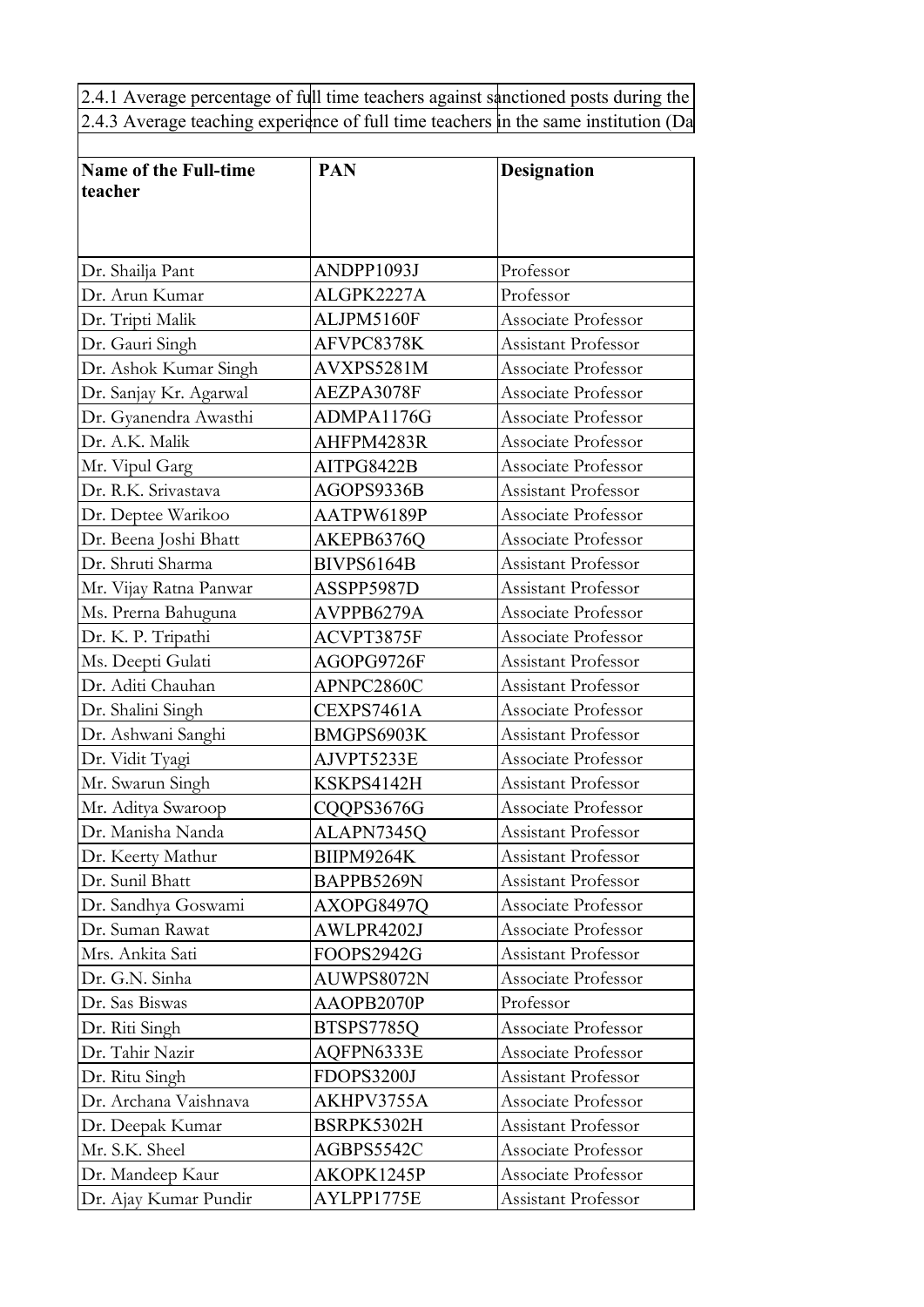| Dr. Vivek Chauhan        | AHKPC7334C | Assistant Professor        |
|--------------------------|------------|----------------------------|
| Dr. C.S. Pandey          | ADSPP5047R | Associate Professor        |
| Dr. D.K. Bhardwaj        | AMQPB7901D | Assistant Professor        |
| Dr. Anil Kumar Uniyal    | AAVPU9624R | Associate Professor        |
| Dr. Raju                 | AURPR8339J | Assistant Professor        |
| Dr. Kapil Garg           | BBWPG3281M | Assistant Professor        |
| Dr. Ritu Pandey          | BRLPP5126P | Assistant Professor        |
| Mr. Ankit Johari         | ANFPJ2816H | Assistant Professor        |
| Mr. Upendra Dwivedi      | CGJPD6539G | Assistant Professor        |
| Dr. Shalini Anand        | BCGPA3044R | Assistant Professor        |
| Mrs. Rashmi Chauhan      | AFZPC0009B | <b>Assistant Professor</b> |
| Mr. Chanchal Goel        | AEYPG1760K | Assistant Professor        |
| Dr. Aasheesh Raturi      | BWFPR1573R | Assistant Professor        |
| Mr. Shailendra Tiwari    | ALEPT1482A | <b>Assistant Professor</b> |
| Mr. Sanjay Singh Negi    | CYDPS9439J | Assistant Professor        |
| Dr. Lokendra Kumar       | BTHPS3098H | Assistant Professor        |
| Mr. Sachin Devlal        | COJPD3437B | Assistant Professor        |
| Dr. Richa Agarwal        | AVRPA9007F | Assistant Professor        |
| Mr. Pankaj Budhakoti     | AVKPB9059M | Assistant Professor        |
| Mrs. Rama Garg           | ANFPG2044N | Assistant Professor        |
| Dr. Rashmi T. Chamoli    | AHGPC8318L | Assistant Professor        |
| Mr. Anuj Gupta           | BLKPG8626G | <b>Assistant Professor</b> |
| Dr. Abhilasha            | AKXPA5961H | Assistant Professor        |
| Mr. Uday Kumar           | BBRPK7566C | Assistant Professor        |
| Mr. Rohit Maithani       | EVGPM4102Q | Assistant Professor        |
| Dr. Vikaspal Singh       | CQNPS3356N | Assistant Professor        |
| Mr. Emugan Hrangkhawl    | AEJPH8152B | <b>Assistant Professor</b> |
| Dr. Himani Dangwal       | AMKPD6583F | Assistant Professor        |
| Dr. Pankaj Bhatt         | DEMPP5748P | Assistant Professor        |
| Mr. Arnab Khanda         | DICPK3657N | Assistant Professor        |
| Mr. Manish Kumar         | DNTPK8638H | Assistant Professor        |
| Mr. C.S. Pandey          | CCTPP0518D | Assistant Professor        |
| Dr. Manoj Kumar Bansala  | BMOPK9773R | Assistant Professor        |
| Mr. Jitendra Kumar Meena | BGJPM7219M | Assistant Professor        |
| Dr. Vineeta Pandey       | CMIPP2401E | Assistant Professor        |
| Dr. Pallavi              | CQFPP4756B | Assistant Professor        |
| Dr. Pradeep Mishra       | ANIPM0611Q | Associate Professor        |
| Dr. Kanika Issar         | ABXPI3243F | Assistant Professor        |
| Dr. Shalini Agarwal      | BBUPS0281B | Associate Professor        |
| Ms. Divya Rawat          | DJSPR5989F | Assistant Professor        |
| Ms. Shilpi Naik          |            | Assistant Professor        |
| Dr. Deepali Rana         | BVYPR9401G | Assistant Professor        |
| Mr. Shiv Sharan Singh    | CORPS3248M | Assistant Professor        |
| Mr. Amrish Rai           | ATPPR3607Q | Assistant Professor        |
| Dr. Morajdhawaj Singh    | LEWPS7536G | Assistant Professor        |
| Mrs. Priyanka Nautiyal   | ARWPN4669F | Assistant Professor        |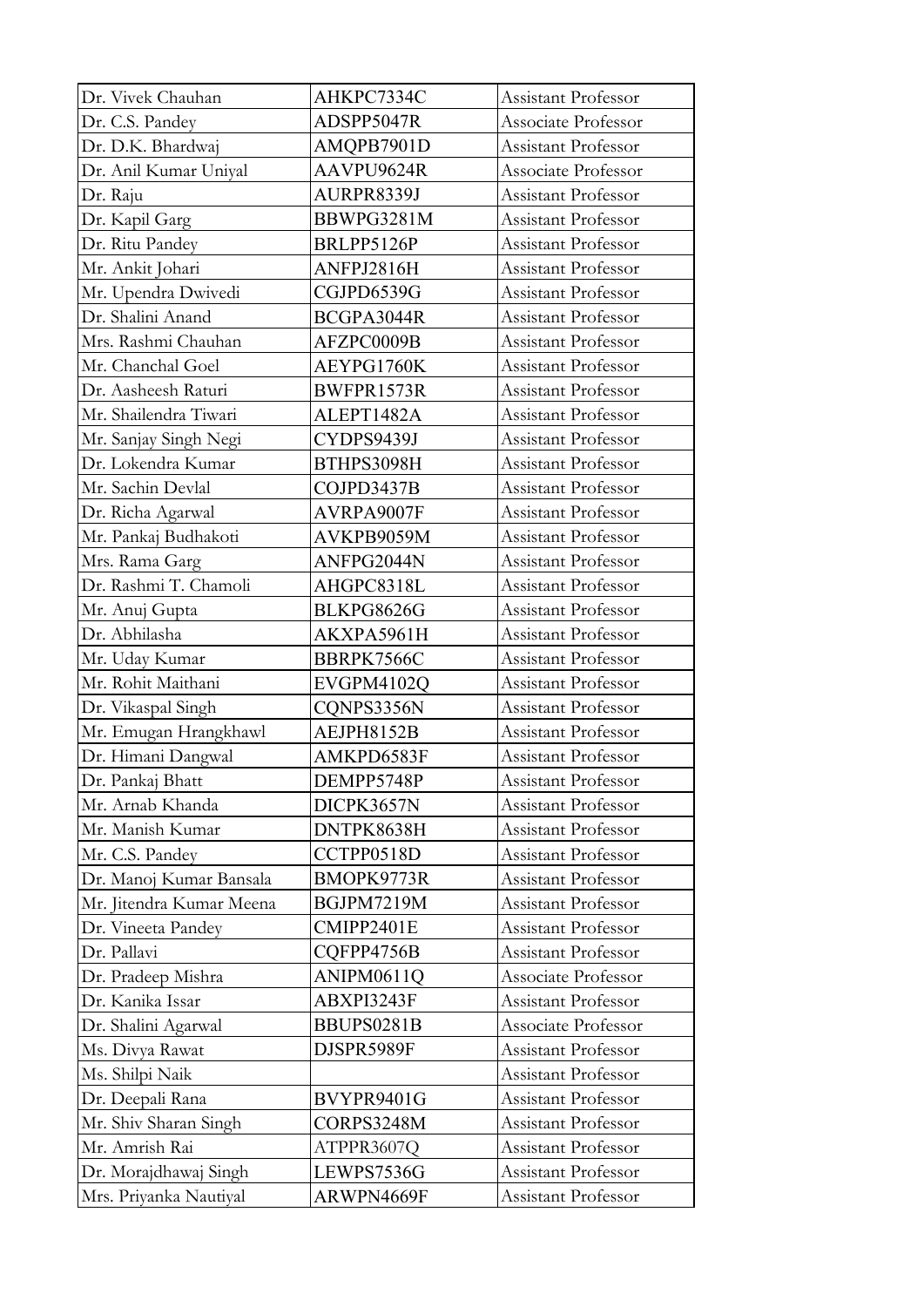| Dr. Pankaj Kumar         | CLCPK7067C        | Assistant Professor        |  |
|--------------------------|-------------------|----------------------------|--|
| Dr. Versha Parcha        | AHWPP5814A        | Professor                  |  |
| Mrs. Ruchika Bhatnagar   | ALRPT9870D        | Assistant Professor        |  |
| Mrs Leena Verma          | ACPPL0863R        | Assistant Professor        |  |
| Dr. Kapil Arora          | AIIPA4827D        | <b>Assistant Professor</b> |  |
| Dr. Shiva Johri          | AMAPJ3192Q        | Assistant Professor        |  |
|                          |                   |                            |  |
| Dr. Shailja Pant         | ANDPP1093J        | Professor                  |  |
| Dr. Arun Kumar           | ALGPK2227A        | Professor                  |  |
| Dr. Tripti Malik         | ALJPM5160F        | Associate Professor        |  |
| Dr. Gauri Singh          | AFVPC8378K        | Associate Professor        |  |
| Dr. Ashok Kumar Singh    | AVXPS5281M        | Associate Professor        |  |
| Dr. Sanjay Kr. Agarwal   | AEZPA3078F        | Associate Professor        |  |
| Dr. Gyanendra Awasthi    | ADMPA1176G        | Associate Professor        |  |
| Dr. A.K. Malik           | AHFPM4283R        | Associate Professor        |  |
| Mr. Vipul Garg           | AITPG8422B        | Associate Professor        |  |
| Dr. Deptee Warikoo       | AATPW6189P        | Assistant Professor        |  |
| Dr. Beena Joshi Bhatt    | AKEPB6376Q        | Associate Professor        |  |
| Mr. Vijay Ratna Panwar   | ASSPP5987D        | <b>Assistant Professor</b> |  |
| Ms. Prerna Bahuguna      | AVPPB6279A        | Assistant Professor        |  |
| Dr. K. P. Tripathi       | ACVPT3875F        | Associate Professor        |  |
|                          |                   | Associate Professor        |  |
| Ms. Deepti Gulati        | AGOPG9726F        |                            |  |
| Dr. Shruti Sharma        | BIVPS6164B        | Associate Professor        |  |
| Dr. Aditi Chauhan        | APNPC2860C        | Assistant Professor        |  |
| Dr. Shalini Singh        | CEXPS7461A        | Associate Professor        |  |
| Dr. Ashwani Sanghi       | BMGPS6903K        | Assistant Professor        |  |
| Dr. Vidit Tyagi          | AJVPT5233E        | Associate Professor        |  |
| Mr. Swaran Singh Chauhan | KSKPS4142H        | Assistant Professor        |  |
| Mr. Aditya Swaroop       | CQQPS3676G        | Associate Professor        |  |
| Dr. Manisha Nanda        | ALAPN7345Q        | Assistant Professor        |  |
| Dr. Keetry Mathur        | BIIPM9264K        | Assistant Professor        |  |
| Dr. Suman Rawat          | AWLPR4202J        | Associate Professor        |  |
| Dr. Sunil Bhatt          | BAPPB5269N        | <b>Assistant Professor</b> |  |
| Dr. Manjinder Kaur Bedi  | AXDPB4461C        | Associate Professor        |  |
| Dr. Sandhya Goswami      | AXOPG8497Q        | Associate Professor        |  |
| Mrs. Ankita Sati         | FOOPS2942G        | Assistant Professor        |  |
| Dr. G.N. Sinha           | AUWPS8072N        | Associate Professor        |  |
| Dr. Sas Biswas           | AAOPB2070P        | Professor                  |  |
| Dr. Riti Singh           | BTSPS7785Q        | Associate Professor        |  |
| Dr. Tahir Nazir          | AQFPN6333E        | Associate Professor        |  |
| Dr. Ritu Singh           | <b>FDOPS3200J</b> | Assistant Professor        |  |
| Dr. Archana Vaishnava    | AKHPV3755A        | Associate Professor        |  |
| Dr. Deepak Kumar         | BSRPK5302H        | Assistant Professor        |  |
| Mr. S.K. Sheel           | AGBPS5542C        | Associate Professor        |  |
| Dr. Mandeep Kaur         | AKOPK1245P        | Associate Professor        |  |
| Dr. Ajay Kumar Pundir    | AYLPP1775E        | Assistant Professor        |  |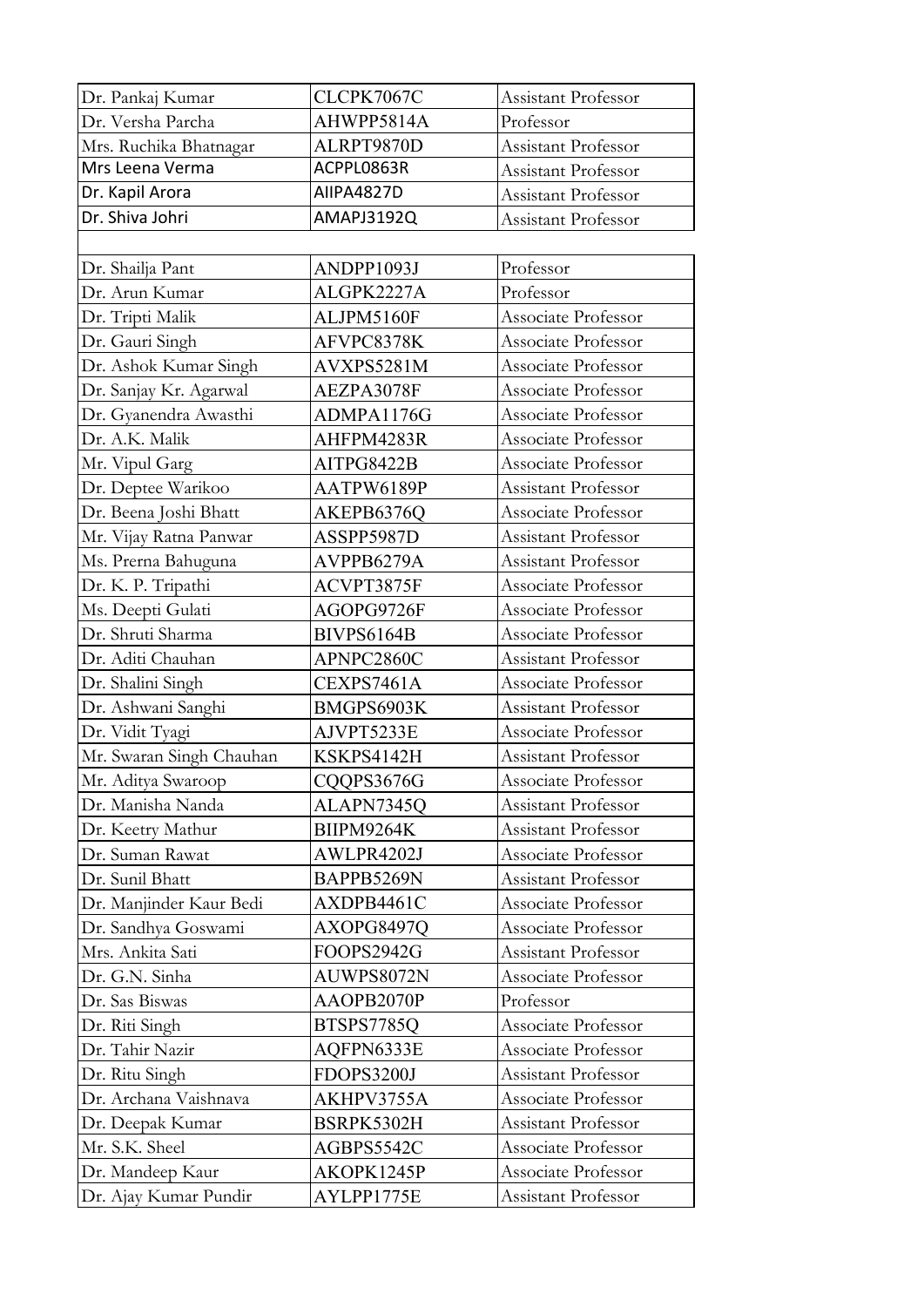| Dr. Vivek Chauhan        | AHKPC7334C | Assistant Professor        |
|--------------------------|------------|----------------------------|
| Dr. C.S. Pandey          | ADSPP5047R | Associate Professor        |
| Dr. D.K. Bhardwaj        | AMQPB7901D | Assistant Professor        |
| Dr. Anil Kumar Uniyal    | AAVPU9624R | Associate Professor        |
| Dr. Raju                 | AURPR8339J | Assistant Professor        |
| Dr. Kapil Garg           | BBWPG3281M | Assistant Professor        |
| Dr. Ritu Pandey          | BRLPP5126P | Assistant Professor        |
| Mr. Ankit Johari         | ANFPJ2816H | Assistant Professor        |
| Mr. Upendra Dwivedi      | CGJPD6539G | Assistant Professor        |
| Dr. Shalini Anand        | BCGPA3044R | Assistant Professor        |
| Mrs. Rashmi Chauhan      | AFZPC0009B | Assistant Professor        |
| Dr. P.K. Sehgal          | BDXPK9591F | Assistant Professor        |
| Mr. Chanchal Goel        | AEYPG1760K | Assistant Professor        |
| Dr. Aasheesh Raturi      | BWFPR1573R | Assistant Professor        |
| Mr. Praveen Lakhera      | AMMPL3981D | Assistant Professor        |
| Dr. Pallavi Bhatia       | BSVPB9667A | Assistant Professor        |
| Dr. Naveen Chandra Pant  | BPTPP2942H | Assistant Professor        |
| Mr. Shailendra Tiwari    | ALEPT1482A | Assistant Professor        |
| Ms. Hemlata Bhatt        | CKAPB5179F | Assistant Professor        |
| Mr. Sachin Devlal        | COJPD3437B | Assistant Professor        |
| Mr. Sanjay Singh Negi    | CYDPS9439J | Assistant Professor        |
| Dr. Lokendra Kumar       | BTHPS3098H | Assistant Professor        |
| Dr. Richa Agarwal        | AVRPA9007F | Assistant Professor        |
| Mrs. Rama Garg           | ANFPG2044N | Assistant Professor        |
| Dr. Karishma Joshi       | BHKPJ1305F | Assistant Professor        |
| Dr. Rashmi T. Chamoli    | AHGPC8318L | Assistant Professor        |
| Mr. Anuj Gupta           | BLKPG8626G | Assistant Professor        |
| Dr. Ashok Kumar Yadav    | CDZPK6124P | Associate Professor        |
| Dr. Abhilasha            | AKXPA5961H | Assistant Professor        |
| Mr. Uday Kumar           | BBRPK7566C | Assistant Professor        |
| Mr. Amit Kumar           | GPAPK7878F | Assistant Professor        |
| Mr. Rohit Maithani       | EVGPM4102Q | <b>Assistant Professor</b> |
| Mr. Pankaj Budhakoti     | AVKPB9059M | Assistant Professor        |
| Dr. Vikaspal Singh       | CQNPS3356N | Assistant Professor        |
| Mr. Emugan Hrangkhawl    | AEJPH8152B | Assistant Professor        |
| Mr. Lenin Laishram       | AMYPL6630R | Assistant Professor        |
| Dr. Himani Dangwal       | AMKPD6583F | Assistant Professor        |
| Dr. Pankaj Bhatt         | DEMPP5748P | Assistant Professor        |
| Mr. Anil Panwar          | DERPP4808D | Assistant Professor        |
| Mr. Arnab Khanda         | DICPK3657N | Assistant Professor        |
| Dr. Pragyashaa Chaudhary | AXGPC0691L | Assistant Professor        |
| Mr. Manish Kumar         | DNTPK8638H | Assistant Professor        |
| Mr. C.S. Pandey          | CCTPP0518D | Assistant Professor        |
| Dr. K. S. Barman         | CZJPB1695N | Assistant Professor        |
| Dr. Manoj Kumar Bansala  | BMOPK9773R | Assistant Professor        |
| Dr. Vineeta Pandey       | CMIPP2401E | Assistant Professor        |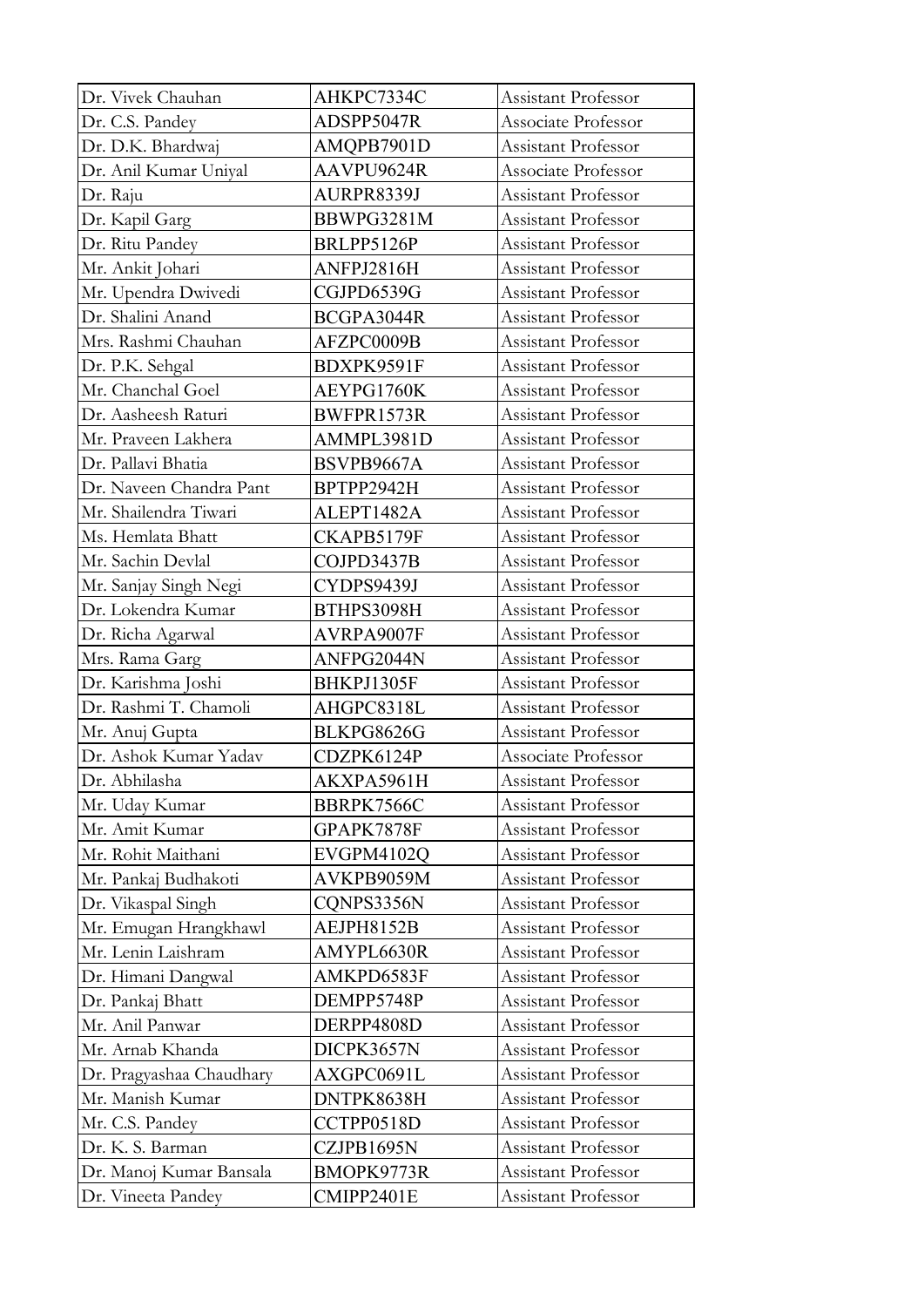| Mrs Leena Verma          | ACPPL0863R | Assistant Professor        |
|--------------------------|------------|----------------------------|
| Dr. Kapil Arora          | AIIPA4827D | Assistant Professor        |
| Mr. Prakash Singh        | BGZPS3233F | Assistant Professor        |
| Dr. R.K. Srivastava      | AGOPS9336B | Assistant Professor        |
| Dr. Deepali Singh        | DGAPS5125R | Assistant Professor        |
|                          |            |                            |
| Dr. Shailja Pant         | ANDPP1093J | Professor                  |
| Dr. Arun Kumar           | ALGPK2227A | Professor                  |
| Dr. Tripti Malik         | ALJPM5160F | Associate Professor        |
| Dr. Gauri Singh          | AFVPC8378K | Associate Professor        |
| Dr. Ashok Kumar Singh    | AVXPS5281M | Associate Professor        |
| Dr. Sanjay Kr. Agarwal   | AEZPA3078F | Associate Professor        |
| Dr. Gyanendra Awasthi    | ADMPA1176G | Associate Professor        |
| Dr. A.K. Malik           | AHFPM4283R | Associate Professor        |
| Mr. Vipul Garg           | AITPG8422B | Associate Professor        |
| Dr. R.K. Srivastava      | AGOPS9336B | Associate Professor        |
| Dr. Deepti Warikoo       | AATPW6189P | <b>Assistant Professor</b> |
| Dr. Beena Joshi Bhatt    | AKEPB6376Q | Associate Professor        |
| Mr. Vijay Ratna Panwar   | ASSPP5987D | Assistant Professor        |
| Ms. Prerna Bahuguna      | AVPPB6279A | <b>Assistant Professor</b> |
| Dr. K. P. Tripathi       | ACVPT3875F | Associate Professor        |
| Ms. Deepti Gulati        | AGOPG9726F | Associate Professor        |
| Dr. Shruti Sharma        | BIVPS6164B | Associate Professor        |
| Dr. Aditi Chauhan        | APNPC2860C | Assistant Professor        |
| Dr. Shalini Singh        | CEXPS7461A | Associate Professor        |
| Dr. Ashwani Sanghi       | BMGPS6903K | Assistant Professor        |
| Dr. Vidit Tyagi          | AJVPT5233E | Associate Professor        |
| Mr. Swaran Singh Chauhan | KSKPS4142H | Assistant Professor        |
| Dr. Manisha Nanda        | ALAPN7345Q | Assistant Professor        |
| Mr. Aditya Swaroop       | CQQPS3676G | Associate Professor        |
| Dr. Keerty Mathur        | BIIPM9264K | Assistant Professor        |
| Dr. Suman Rawat          | AWLPR4202J | Associate Professor        |
| Mrs. Ankita Sati         | FOOPS2942G | Assistant Professor        |
| Dr. Sunil Bhatt          | BAPPB5269N | Assistant Professor        |
| Dr. Manjinder Kaur Bedi  | AXDPB4461C | Associate Professor        |
| Dr. Sandhya Goswami      | AXOPG8497Q | Associate Professor        |
| Dr. G.N. Sinha           | AUWPS8072N | Associate Professor        |
| Dr. Sas Biswas           | AAOPB2070P | Professor                  |
| Dr. Riti Singh           | BTSPS7785Q | Associate Professor        |
| Dr. Tahir Nazir          | AQFPN6333E | Associate Professor        |
| Dr. Ritu Singh           | FDOPS3200J | Assistant Professor        |
| Dr. Archana Vaishnava    | AKHPV3755A | Associate Professor        |
| Dr. Deepak Kumar         | BSRPK5302H | Assistant Professor        |
| Mr. S.K. Sheel           | AGBPS5542C | Associate Professor        |
| Dr. Mandeep Kaur         | AKOPK1245P | Associate Professor        |
| Dr. Ajay Kumar Pundir    | AYLPP1775E | Assistant Professor        |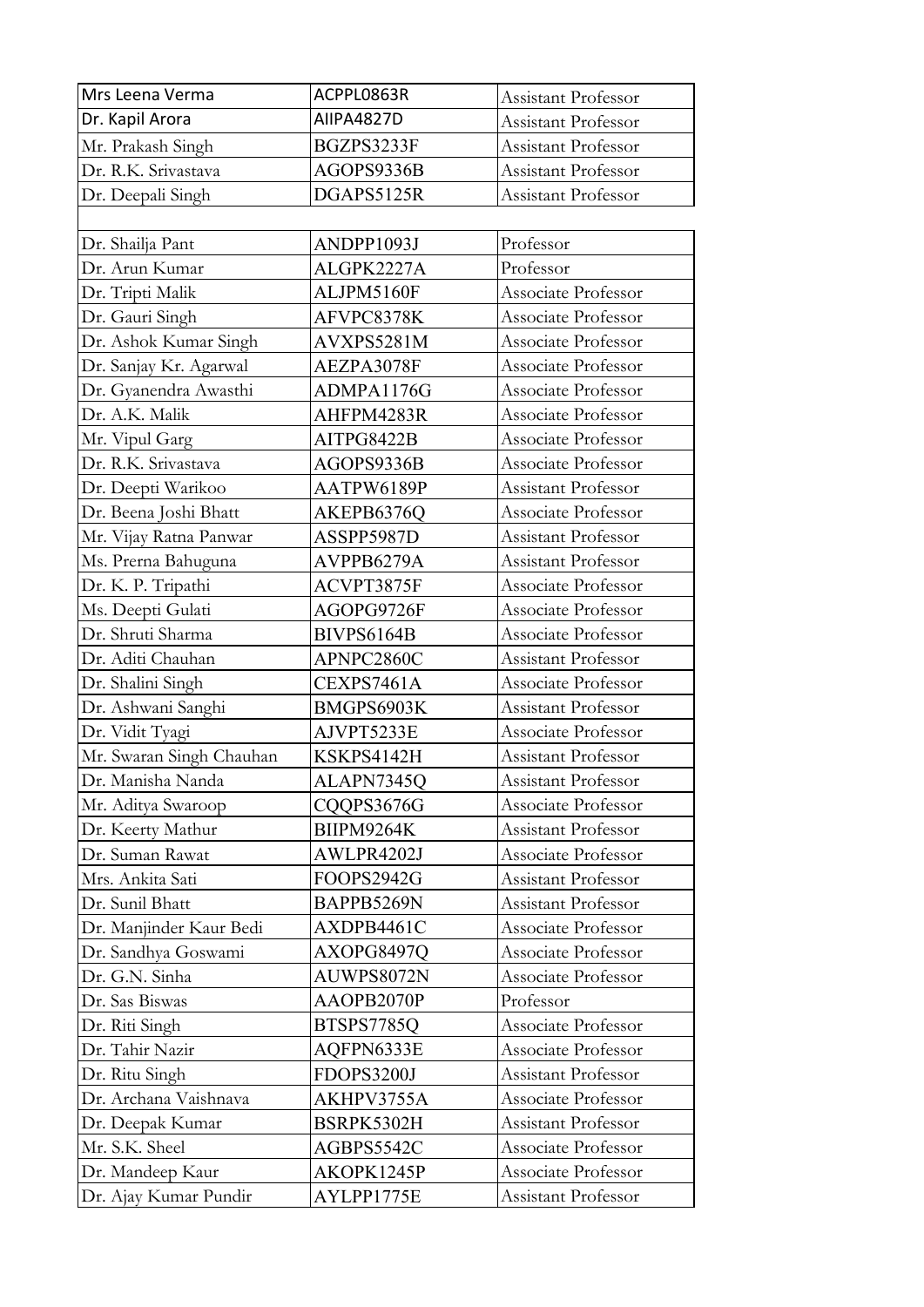| Dr. Vivek Chauhan       | AHKPC7334C | Assistant Professor        |
|-------------------------|------------|----------------------------|
| Dr. C.S. Pandey         | ADSPP5047R | Associate Professor        |
| Dr. D.K. Bhardwaj       | AMQPB7901D | Assistant Professor        |
| Dr. Anil Kumar Uniyal   | AAVPU9624R | Associate Professor        |
| Dr. Raju                | AURPR8339J | <b>Assistant Professor</b> |
| Dr. Kapil Garg          | BBWPG3281M | Assistant Professor        |
| Dr. Ritu Pandey         | BRLPP5126P | Assistant Professor        |
| Dr. Arti Choudhary      | ANZPC7517Q | Assistant Professor        |
| Mr. Upendra Dwivedi     | CGJPD6539G | <b>Assistant Professor</b> |
| Mr. Ankit Johari        | ANFPJ2816H | Assistant Professor        |
| Dr. Shalini Anand       | BCGPA3044R | Assistant Professor        |
| Mrs. Rashmi Chauhan     | AFZPC0009B | Assistant Professor        |
| Dr. P.K. Sehgal         | BDXPK9591F | Assistant Professor        |
| Dr. Pramod Kumar        | CIVPP7650Q | Assistant Professor        |
| Mr. Chanchal Goel       | AEYPG1760K | Assistant Professor        |
| Dr. Aasheesh Raturi     | BWFPR1573R | Assistant Professor        |
| Mr. Praveen Lakhera     | AMMPL3981D | <b>Assistant Professor</b> |
| Mrs. Leena Verma        | ACPPL0863R | Assistant Professor        |
| Ms. Pallavi Bhatia      | BSVPB9667A | Assistant Professor        |
| Mr. Pramod Sharma       | GJUPS4305H | Assistant Professor        |
| Mr. Shailendra Tiwari   | ALEPT1482A | Assistant Professor        |
| Dr. Naveen Chandra Pant | BPTPP2942H | Assistant Professor        |
| Ms. Hemlata Bhatt       | CKAPB5179F | Assistant Professor        |
| Mr. Sachin Devlal       | COJPD3437B | Assistant Professor        |
| Mr. Sanjay Singh Negi   | CYDPS9439J | Assistant Professor        |
| Dr. Lokendra Kumar      | BTHPS3098H | Assistant Professor        |
| Dr. Richa Agarwal       | AVRPA9007F | Assistant Professor        |
| Mr. Pankaj Budhakoti    | AVKPB9059M | Assistant Professor        |
| Mrs. Rama Garg          | ANFPG2044N | Assistant Professor        |
| Dr. Karishma Joshi      | BHKPJ1305F | Assistant Professor        |
| Dr. Rashmi T. Chamoli   | AHGPC8318L | Assistant Professor        |
| Mr. Anuj Gupta          | BLKPG8626G | Assistant Professor        |
| Dr. Shrivardhan Dheeman | CWXPD9123J | Assistant Professor        |
| Dr. Ashok Kumar Yadav   | CDZPK6124P | Associate Professor        |
| Ms. Beena Pathak        | CEKPP3717F | Assistant Professor        |
| Mr. Arjun Singh         | CWZPS3152A | Assistant Professor        |
| Dr. Abhilasha           | AKXPA5961H | Assistant Professor        |
| Mr. Uday Kumar          | BBRPK7566C | Assistant Professor        |
| Dr. Kapil Arora         | AIIPA4827D | Assistant Professor        |
|                         |            |                            |
| Dr. Shailja Pant        | ANDPP1093J | Professor                  |
| Dr. Arun Kumar          | ALGPK2227A | Professor                  |
| Dr. Tripti Malik        | ALJPM5160F | Associate Professor        |
| Dr. Gauri Singh         | AFVPC8378K | Associate Professor        |
| Dr. Ashok Kumar Singh   | AVXPS5281M | Associate Professor        |
| Dr. Sanjay Kr. Agarwal  | AEZPA3078F | Associate Professor        |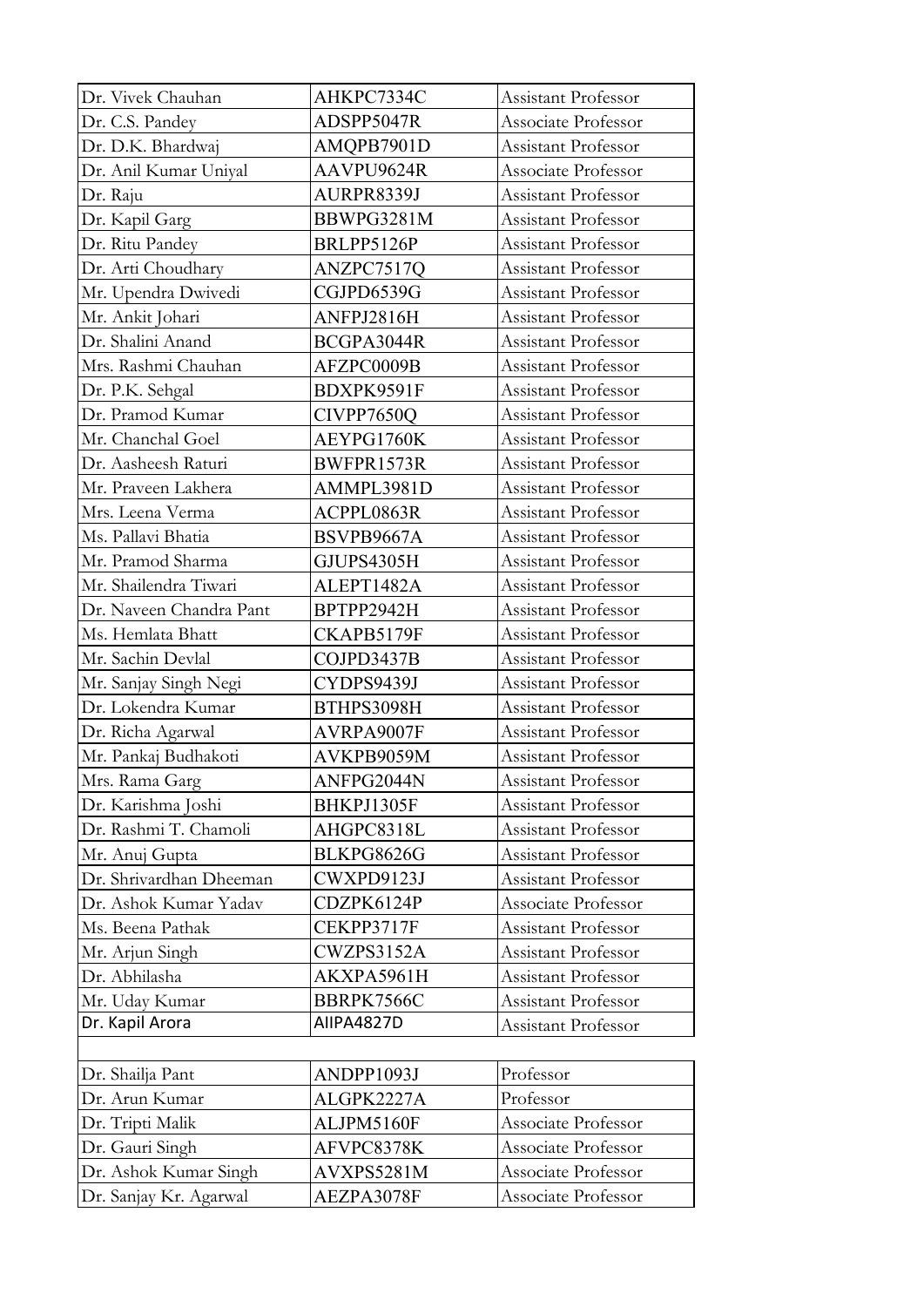| Dr. Gyanendra Awasthi    | ADMPA1176G | Associate Professor        |
|--------------------------|------------|----------------------------|
| Dr. A.K. Malik           | AHFPM4283R | Associate Professor        |
| Mr. Vipul Garg           | AITPG8422B | Associate Professor        |
| Dr. Deepti Warikoo       | AATPW6189P | Assistant Professor        |
| Dr. Beena Joshi Bhatt    | AKEPB6376Q | Associate Professor        |
| Mr. Vijay Ratna Panwar   | ASSPP5987D | Assistant Professor        |
| Ms. Prerna Bahuguna      | AVPPB6279A | Assistant Professor        |
| Dr. K. P. Tripathi       | ACVPT3875F | Associate Professor        |
| Ms. Deepti Gulati        | AGOPG9726F | Associate Professor        |
| Dr. Shruti Sharma        | BIVPS6164B | Associate Professor        |
| Dr. Aditi Chauhan        | APNPC2860C | Assistant Professor        |
| Dr. Shalini Singh        | CEXPS7461A | Associate Professor        |
| Dr. Ashwani Sanghi       | BMGPS6903K | Assistant Professor        |
| Dr. Vidit Tyagi          | AJVPT5233E | <b>Assistant Professor</b> |
| Mr. Swaran Singh Chauhan | KSKPS4142H | Assistant Professor        |
| Mr. Aditya Swaroop       | CQQPS3676G | Associate Professor        |
| Dr. Manisha Nanda        | ALAPN7345Q | Assistant Professor        |
| Dr. Keerty Mathur        | BIIPM9264K | Assistant Professor        |
| Dr. Suman Rawat          | AWLPR4202J | Assistant Professor        |
| Mrs. Ankita Sati         | FOOPS2942G | Assistant Professor        |
| Dr. Sunil Bhatt          | BAPPB5269N | Assistant Professor        |
| Dr. Manjinder Kaur Bedi  | AXDPB4461C | <b>Assistant Professor</b> |
| Dr. Sandhya Goswami      | AXOPG8497Q | Associate Professor        |
| Mr. Rohit Verma          | ANGPV6843H | Assistant Professor        |
| Dr. G.N. Sinha           | AUWPS8072N | Associate Professor        |
| Dr. Sas Biswas           | AAOPB2070P | Professor                  |
| Dr. Riti Singh           | BTSPS7785Q | Associate Professor        |
| Dr. Tahir Nazir          | AQFPN6333E | Associate Professor        |
| Ms. Ritu Singh           | FDOPS3200J | Assistant Professor        |
| Dr. Archana Vaishnava    | AKHPV3755A | Associate Professor        |
| Dr. Deepak Kumar         | BSRPK5302H | Assistant Professor        |
| Dr. Sovan Bagchi         | AETPB3201P | Professor                  |
| Mr. S.K. Sheel           | AGBPS5542C | Associate Professor        |
| Dr. Mandeep Kaur         | AKOPK1245P | Associate Professor        |
| Dr. Ajay Kumar Pundir    | AYLPP1775E | Assistant Professor        |
| Dr. Vivek Chauhan        | AHKPC7334C | Assistant Professor        |
| Dr. C.S. Pandey          | ADSPP5047R | Associate Professor        |
| Dr. D.K. Bhardwaj        | AMQPB7901D | Assistant Professor        |
| Dr. Anil Kumar Uniyal    | AAVPU9624R | Associate Professor        |
| Dr. Raju                 | AURPR8339J | Assistant Professor        |
| Dr. Kapil Garg           | BBWPG3281M | Assistant Professor        |
| Mr. Shiv Sharan Singh    | CORPS3248M | Assistant Professor        |
| Dr. Ritu Pandey          | BRLPP5126P | Assistant Professor        |
| Dr. Arti Choudhary       | ANZPC7517Q | Assistant Professor        |
| Mr. Upendra Dwivedi      | CGJPD6539G | Assistant Professor        |
| Mr. Ankit Johari         | ANFPJ2816H | Assistant Professor        |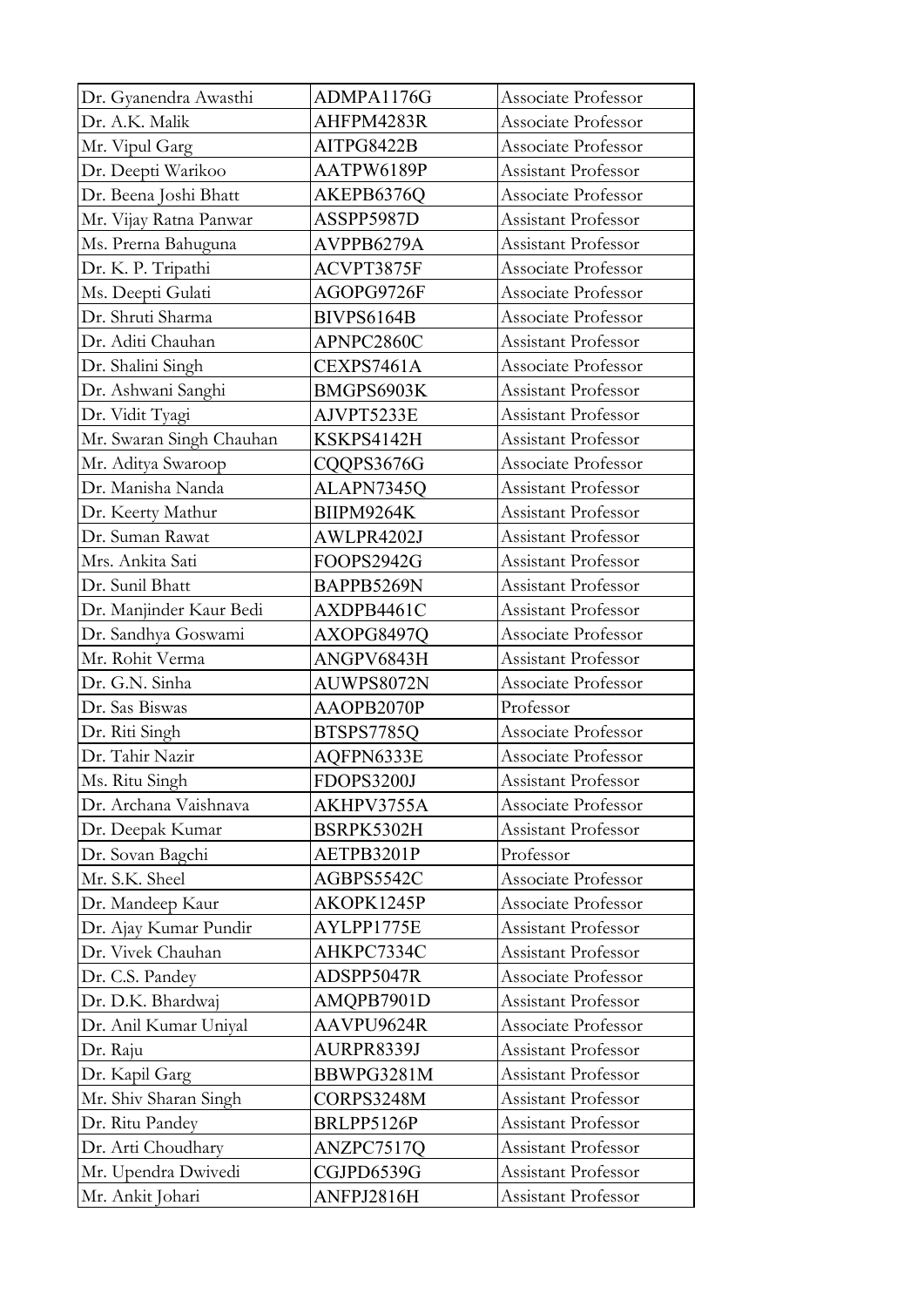| Ms. Romila Tutoo           | BUCPT2364P        | Assistant Professor        |  |
|----------------------------|-------------------|----------------------------|--|
| Dr. Shalini Anand          | BCGPA3044R        | Assistant Professor        |  |
| Mrs. Rashmi Chauhan        | AFZPC0009B        | Assistant Professor        |  |
| Dr. P.K. Sehgal            | BDXPK9591F        | Assistant Professor        |  |
| Ms. Monideepa Mitra        | CJGPM1772E        | Assistant Professor        |  |
| Mr. Ravi Shankar Singh     |                   | Assistant Professor        |  |
| Dr. Pramod Kumar           | CIVPP7650Q        | Assistant Professor        |  |
| Mr. Chanchal Goel          | AEYPG1760K        | <b>Assistant Professor</b> |  |
| Dr. Ram Prakash Srivastava | CGTPP6706K        | Assistant Professor        |  |
| Dr. Aasheesh Raturi        | BWFPR1573R        | Assistant Professor        |  |
| Mr. Praveen Lakhera        | AMMPL3981D        | Assistant Professor        |  |
| Mrs. Leena Verma           | ACPPL0863R        | Assistant Professor        |  |
| Ms. Pallavi Bhatia         | BSVPB9667A        | <b>Assistant Professor</b> |  |
| Mr. Shailendra Tiwari      | ALEPT1482A        | Assistant Professor        |  |
| Mr. Samaresh Biswal        | BWVPB1477L        | <b>Assistant Professor</b> |  |
| Dr. Anil Kumar             | DLMPK3575A        | <b>Assistant Professor</b> |  |
| Dr. Kapil Arora            | AIIPA4827D        | Assistant Professor        |  |
| Ms Pronoti Sarkar          | <b>BPAPS7591J</b> | Assistant Professor        |  |
| Dr. R.K. Srivastava        | AGOPS9336B        | Associate Professor        |  |
|                            |                   |                            |  |
| Dr. Shailja Pant           | ANDPP1093J        | Professor                  |  |
| Dr. Arun Kumar             | ALGPK2227A        | Professor                  |  |
| Dr. Tripti Malik           | ALJPM5160F        | Associate Professor        |  |
| Dr. Gauri Singh            | AFVPC8378K        | Associate Professor        |  |
| Dr. Ashok Kumar Singh      | AVXPS5281M        | Associate Professor        |  |
| Dr. Sanjay Kr. Agarwal     | AEZPA3078F        | Associate Professor        |  |
| Dr. Gyanendra Awasthi      | ADMPA1176G        | Associate Professor        |  |
| Dr. A.K. Malik             | AHFPM4283R        | Associate Professor        |  |
| Dr. R.K. Srivastava        | AGOPS9336B        | Associate Professor        |  |
| Mr. Vipul Garg             | AITPG8422B        | Associate Professor        |  |
| Dr. Atul Bajpai            | ACBPB3320R        | Associate Professor        |  |
| Dr. Deepti Warikoo         | AATPW6189P        | Assistant Professor        |  |
| Dr. Beena Joshi Bhatt      | AKEPB6376Q        | Assistant Professor        |  |
| Mr. Vijay Ratna Panwar     | ASSPP5987D        | Assistant Professor        |  |
| Ms. Prerna Bahuguna        | AVPPB6279A        | Assistant Professor        |  |
| Dr. K. P. Tripathi         | ACVPT3875F        | Associate Professor        |  |
| Ms. Deepti Gulati          | AGOPG9726F        | Associate Professor        |  |
| Dr. Shruti Sharma          | BIVPS6164B        | Associate Professor        |  |
| Dr. Aditi Chauhan          | APNPC2860C        | Assistant Professor        |  |
| Dr. Santosh Kumar          | ATLPK3888Q        | Assistant Professor        |  |
| Dr. Shalini Singh          | CEXPS7461A        | Associate Professor        |  |
| Dr. Prosenjit Patra        | AUZPP0457F        | Associate Professor        |  |
| Dr. Ashwani Sanghi         | BMGPS6903K        | Assistant Professor        |  |
| Dr. Vidit Tyagi            | AJVPT5233E        | Assistant Professor        |  |
| Mr. Swaran Singh Chauhan   | KSKPS4142H        | Assistant Professor        |  |
| Mr. Aditya Swaroop         | CQQPS3676G        | Assistant Professor        |  |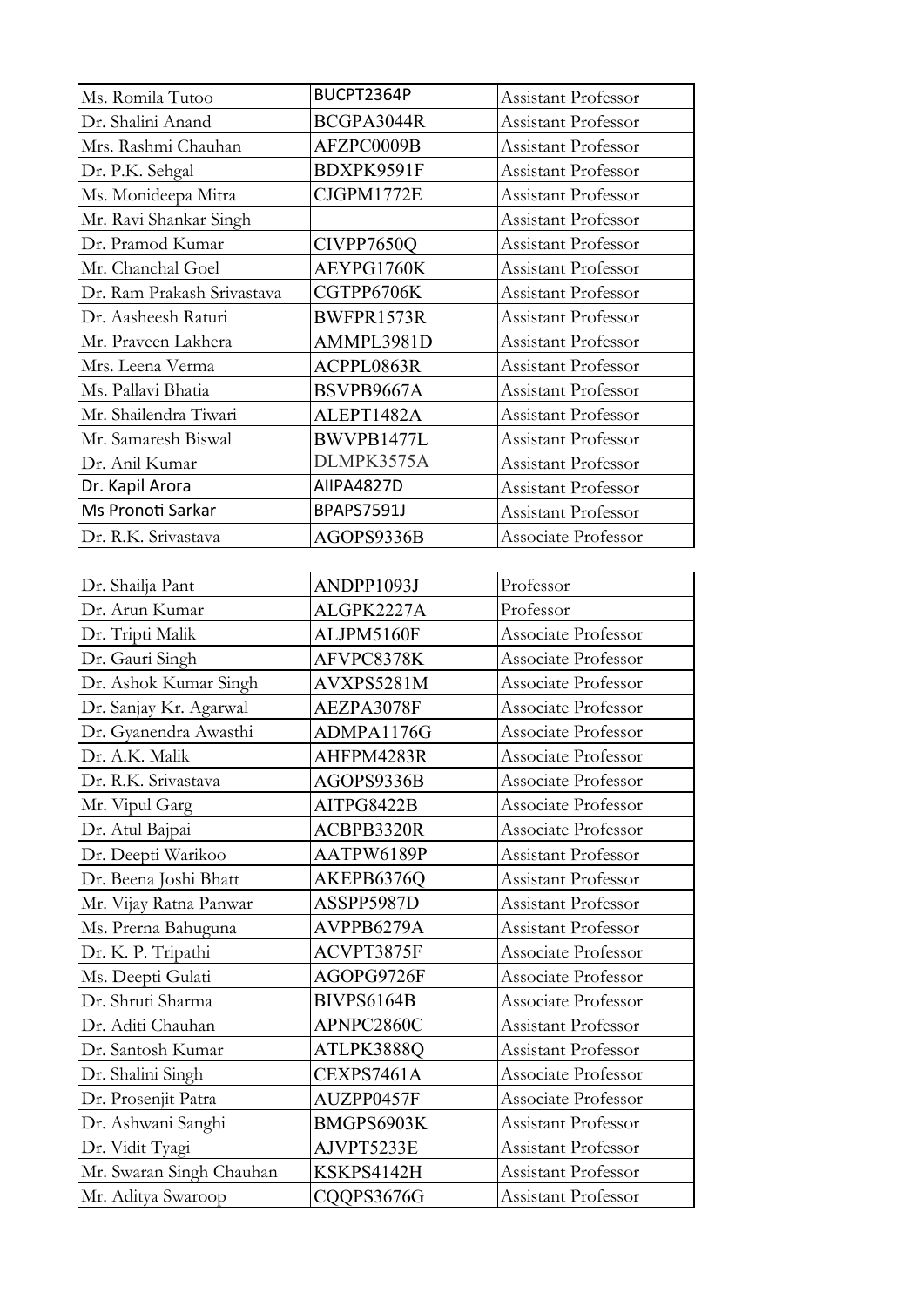| Mrs. Manisha Nanda         | ALAPN7345Q | Assistant Professor        |
|----------------------------|------------|----------------------------|
| Dr. Suman Rawat            | AWLPR4202J | Assistant Professor        |
| Ms. Ankita Sharma          | FOOPS2942G | Assistant Professor        |
| Dr. Sunil Bhatt            | BAPPB5269N | Assistant Professor        |
| Dr. Manjinder Kaur Bedi    | AXDPB4461C | Assistant Professor        |
| Dr. Sandhya Goswami        | AXOPG8497Q | Assistant Professor        |
| Ms. Neha Joshi             | FNJPP6528M | Assistant Professor        |
| Dr. Poonam Dev             | AOBPD3782R | Assistant Professor        |
| Mr. Rohit Verma            | ANGPV6843H | Assistant Professor        |
| Dr. G.N. Sinha             | AUWPS8072N | Associate Professor        |
| Dr. Sas Biswas             | AAOPB2070P | Professor                  |
| Dr. Riti Singh             | BTSPS7785Q | <b>Assistant Professor</b> |
| Dr. Tahir Nazir            | AQFPN6333E | <b>Assistant Professor</b> |
| Ms. Ritu Singh             | FDOPS3200J | Assistant Professor        |
| Dr. Archana Vaishnava      | AKHPV3755A | Associate Professor        |
| Dr. Deepak Kumar           | BSRPK5302H | Assistant Professor        |
| Dr. Sovan Bagchi           | AETPB3201P | Professor                  |
| Mr. S.K. Sheel             | AGBPS5542C | Associate Professor        |
| Dr. Mandeep Kaur           | AKOPK1245P | Associate Professor        |
| Dr. Ajay Kumar Pundir      | AYLPP1775E | Assistant Professor        |
| Mrs. Nataliya Krishnambika | CXTPK0361G | Assistant Professor        |
| Dr. Vivek Chauhan          | AHKPC7334C | <b>Assistant Professor</b> |
| Dr. C.S. Pandey            | ADSPP5047R | Associate Professor        |
| Dr. Anil Kumar             | DLMPK3575A | Assistant Professor        |
| Dr. D.K. Bhardwaj          | AMQPB7901D | Assistant Professor        |
| Dr. Anil Kumar Uniyal      | AAVPU9624R | Assistant Professor        |
| Dr. Raju                   | AURPR8339J | Assistant Professor        |
| Dr. Kapil Garg             | BBWPG3281M | Assistant Professor        |
| Mr. Shiv Sharan Singh      | CORPS3248M | Assistant Professor        |
| Dr. Shan-E-Mohd.           | BGWPM8428F | Assistant Professor        |
| Dr. Bhumika Kaul           |            | Assistant Professor        |
| Dr. Ritu Pandey            | BRLPP5126P | Assistant Professor        |
| Dr. Arti Choudhary         | ANZPC7517Q | Assistant Professor        |
| Ms. Paramita Sarkar        | DVVPS0551M | Assistant Professor        |
| Mr. Samaresh Biswal        | BWVPB1477L | Assistant Professor        |
| Ms. Pronoti Sarkar         | BPAPS7591J | Assistant Professor        |
| Mr. Upendra Dwivedi        | CGJPD6539G | Assistant Professor        |
| Mr. Ankit Johari           | ANFPJ2816H | Assistant Professor        |
| Ms. Romila Tutoo           | BUCPT2364P | Tutor                      |
| Ms. Mamta Arya             |            | Assistant Professor        |
| Mrs. Ankita Yaten Negi     | BXVPN6257M | Assistant Professor        |
| Dr. Shalini Anand          | BCGPA3044R | Assistant Professor        |
| Mrs. Rashmi Chauhan        | AFZPC0009B | Assistant Professor        |
| Dr. Krishan Pal            | CBOPP8652C | Assistant Professor        |
| Dr. P.K. Sehgal            | BDXPK9591F | Assistant Professor        |
| Ms. Monideepa Mitra        | CJGPM1772E | Assistant Professor        |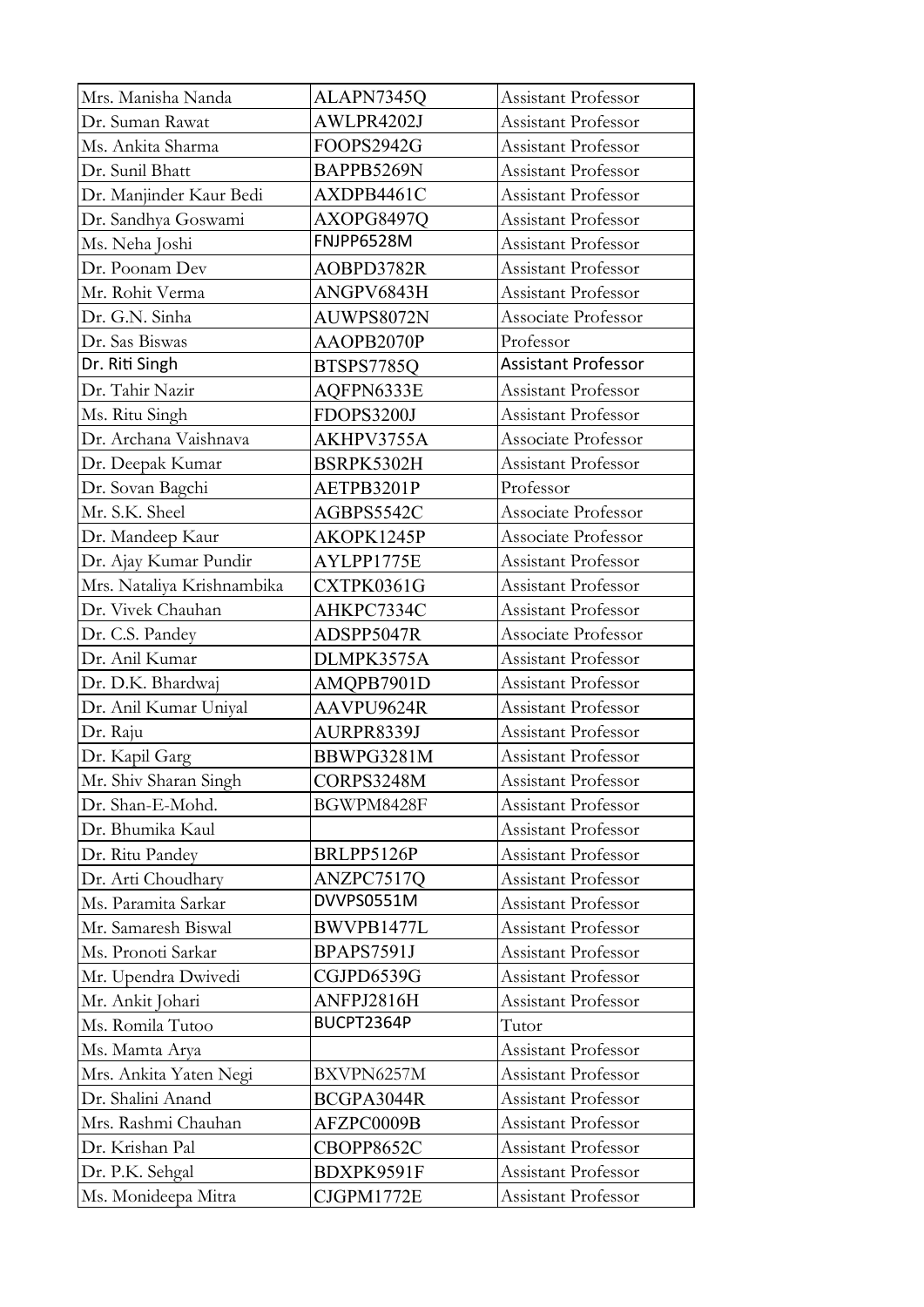| Dr. Subroto Biswas | AAQPB6767R | Professor           |
|--------------------|------------|---------------------|
| Dr. Aman Biswas    | ADEPB0495P | Professor           |
| Dr. Kapil Arora    | AIIPA4827D | Assistant Professor |
|                    |            |                     |
|                    |            |                     |
|                    |            |                     |
|                    |            |                     |
|                    |            |                     |
|                    |            |                     |
|                    |            |                     |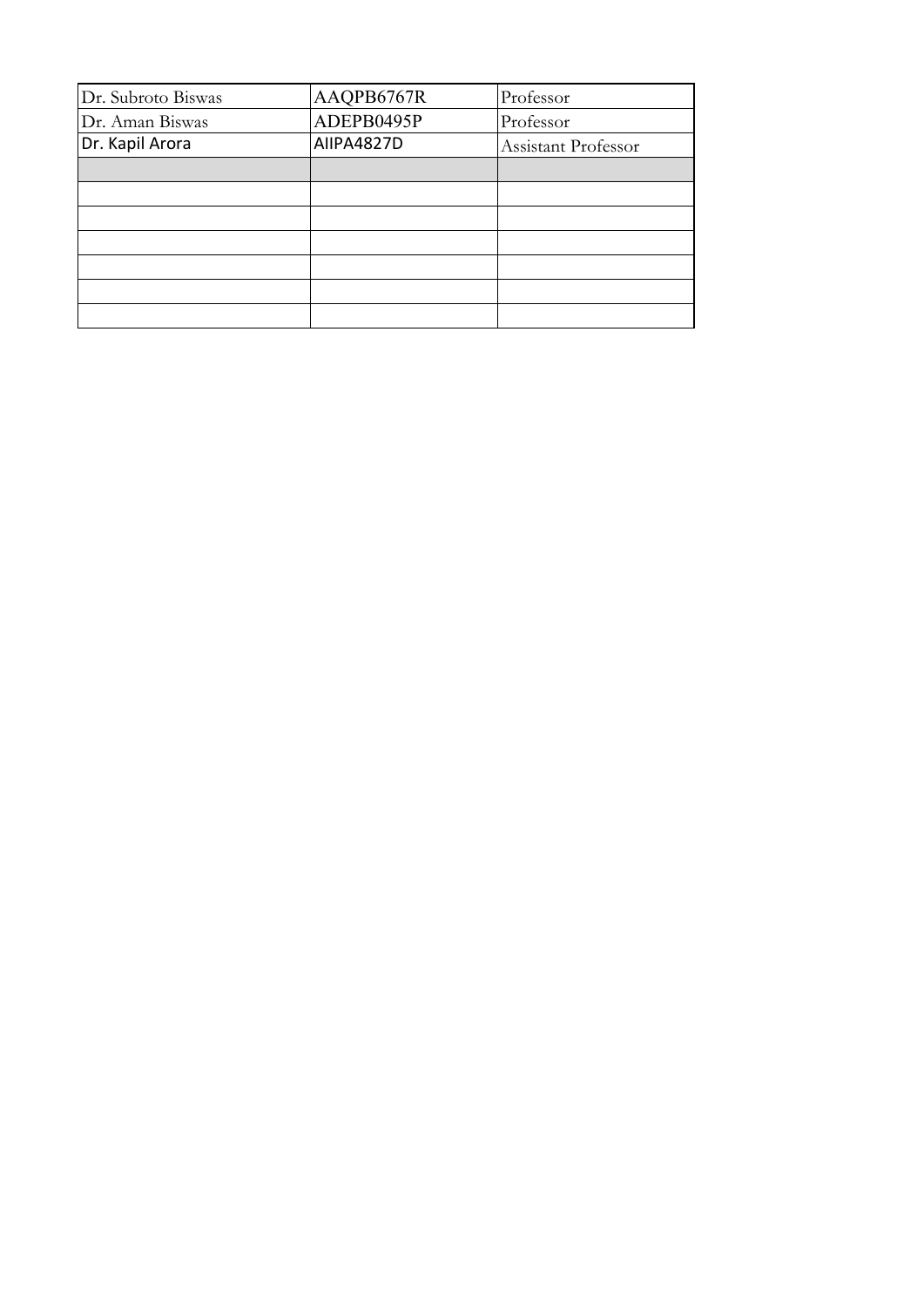| ിവ<br>$170.9$ rc<br>$\mu$ ast five "<br><b>Cal d</b><br>14 V |                                     |     |  |
|--------------------------------------------------------------|-------------------------------------|-----|--|
| completed<br>tor the<br>latest                               | academic year in number<br>ot vears | 20. |  |

| 2018-19             |                                                                             |                               |  |
|---------------------|-----------------------------------------------------------------------------|-------------------------------|--|
| Year of appointment | Nature of appointment<br>(Against Sanctioned post,<br>temporary, permanent) | <b>Name of the Department</b> |  |
| 2002-03             | Permanent                                                                   | Microbiology                  |  |
| 2006-07             | Permanent                                                                   | Zoology                       |  |
| 2002-03             | Permanent                                                                   | Microbiology                  |  |
| 2002-03             | Permanent                                                                   | Microbiology                  |  |
| 2002-03             | Permanent                                                                   | Microbiology                  |  |
| 2003-04             | Permanent                                                                   | Horticulture                  |  |
| 2003-04             | Permanent                                                                   | Biochemistry                  |  |
| 2003-04             | Permanent                                                                   | Pathology                     |  |
| 2003-04             | Permanent                                                                   | Horticulture                  |  |
| 2004-05             | Permanent                                                                   | Physiotherapy                 |  |
| 2004-05             | Permanent                                                                   | Physiotherapy                 |  |
| 2004-05             | Permanent                                                                   | Zoology                       |  |
| 2005-06             | Permanent                                                                   | Education                     |  |
| 2005-06             | Permanent                                                                   | Horticulture                  |  |
| 2005-06             | Permanent                                                                   | Botany                        |  |
| 2005-06             | Permanent                                                                   | Botany                        |  |
| 2005-06             | Permanent                                                                   | Biotechnology                 |  |
| 2006-07             | Permanent                                                                   | Education                     |  |
| 2006-07             | Permanent                                                                   | Biotechnology                 |  |
| 2007-08             | Permanent                                                                   | Biochemistry                  |  |
| 2007-08             | Permanent                                                                   | Botany                        |  |
| 2007-08             | Permanent                                                                   | Education                     |  |
| 2007-08             | Permanent                                                                   | Pathology                     |  |
| 2007-08             | Permanent                                                                   | Biotechnology                 |  |
| 2008-09             | Permanent                                                                   | Physiotherapy                 |  |
| 2009-10             | Permanent                                                                   | Physiotherapy                 |  |
| 2009-10             | Permanent                                                                   | Forestry                      |  |
| 2009-10             | Permanent                                                                   | Chemistry                     |  |
| 2009-10             | Permanent                                                                   | Chemistry                     |  |
| 2009-10             | Permanent                                                                   | Education                     |  |
| 2010-11             | Permanent                                                                   | Forestry                      |  |
| 2010-11             | Permanent                                                                   | Biotechnology                 |  |
| 2010-11             | Permanent                                                                   | Forestry                      |  |
| 2010-11             | Permanent                                                                   | Pharmaceutical Chemistry      |  |
| 2010-11             | Permanent                                                                   | Biotechnology                 |  |
| 2010-11             | Permanent                                                                   | Pharmaceutical Chemistry      |  |
| 2010-11             | Permanent                                                                   | Horticulture                  |  |
| 2011-12             | Permanent                                                                   | Forestry                      |  |
| 2011-12             | Permanent                                                                   | Botany                        |  |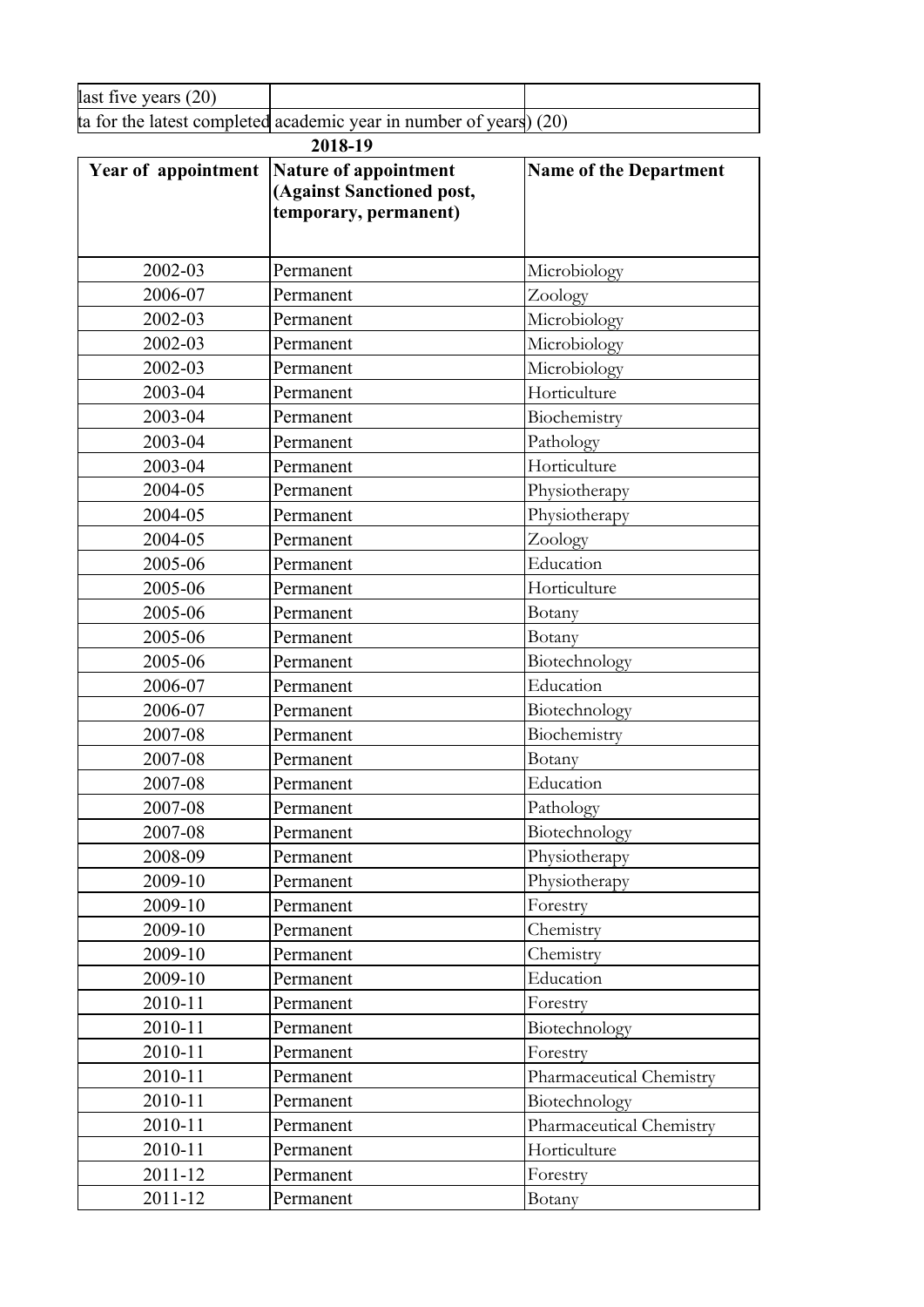| 2011-12 | Permanent | Physiotherapy |
|---------|-----------|---------------|
| 2011-12 | Permanent | Agriculture   |
| 2012-13 | Permanent | Zoology       |
| 2012-13 | Permanent | Forestry      |
| 2012-13 | Permanent | Chemistry     |
| 2012-13 | Permanent | Physiotherapy |
| 2012-13 | Permanent | Horticulture  |
| 2014-15 | Permanent | Pathology     |
| 2014-15 | Permanent | Agriculture   |
| 2014-15 | Permanent | Zoology       |
| 2014-15 | Permanent | Pathology     |
| 2015-16 | Permanent | Agriculture   |
| 2015-16 | Permanent | Physics       |
| 2015-16 | Permanent | Agriculture   |
| 2016-17 | Permanent | Horticulture  |
| 2016-17 | Permanent | Biochemistry  |
| 2016-17 | Permanent | Horticulture  |
| 2016-17 | Permanent | Physiotherapy |
| 2016-17 | Permanent | Agriculture   |
| 2016-17 | Permanent | Commerce      |
| 2016-17 | Permanent | Forestry      |
| 2016-17 | Permanent | Agriculture   |
| 2016-17 | Permanent | Physics       |
| 2016-17 | Permanent | Chemistry     |
| 2017-18 | Temporary | Agriculture   |
| 2017-18 | Permanent | Forestry      |
| 2017-18 | Temporary | Agriculture   |
| 2017-18 | Permanent | Education     |
| 2017-18 | Permanent | Microbiology  |
| 2017-18 | Temporary | Agriculture   |
| 2017-18 | Temporary | Forestry      |
| 2017-18 | Temporary | Commerce      |
| 2017-18 | Permanent | Agriculture   |
| 2017-18 | Permanent | Agriculture   |
| 2017-18 | Permanent | Agriculture   |
| 2017-18 | Permanent | Agriculture   |
| 2017-18 | Permanent | Agriculture   |
| 2018-19 | Permanent | Horticulture  |
| 2018-19 | Permanent | Agriculture   |
| 2018-19 | Permanent | Agriculture   |
| 2018-19 | Permanent | Agriculture   |
| 2018-19 | Permanent | Zoology       |
| 2018-19 | Temporary | Biochemistry  |
| 2018-19 | Temporary | Commerce      |
| 2018-19 | Permanent | Horticulture  |
| 2018-19 | Permanent | Physics       |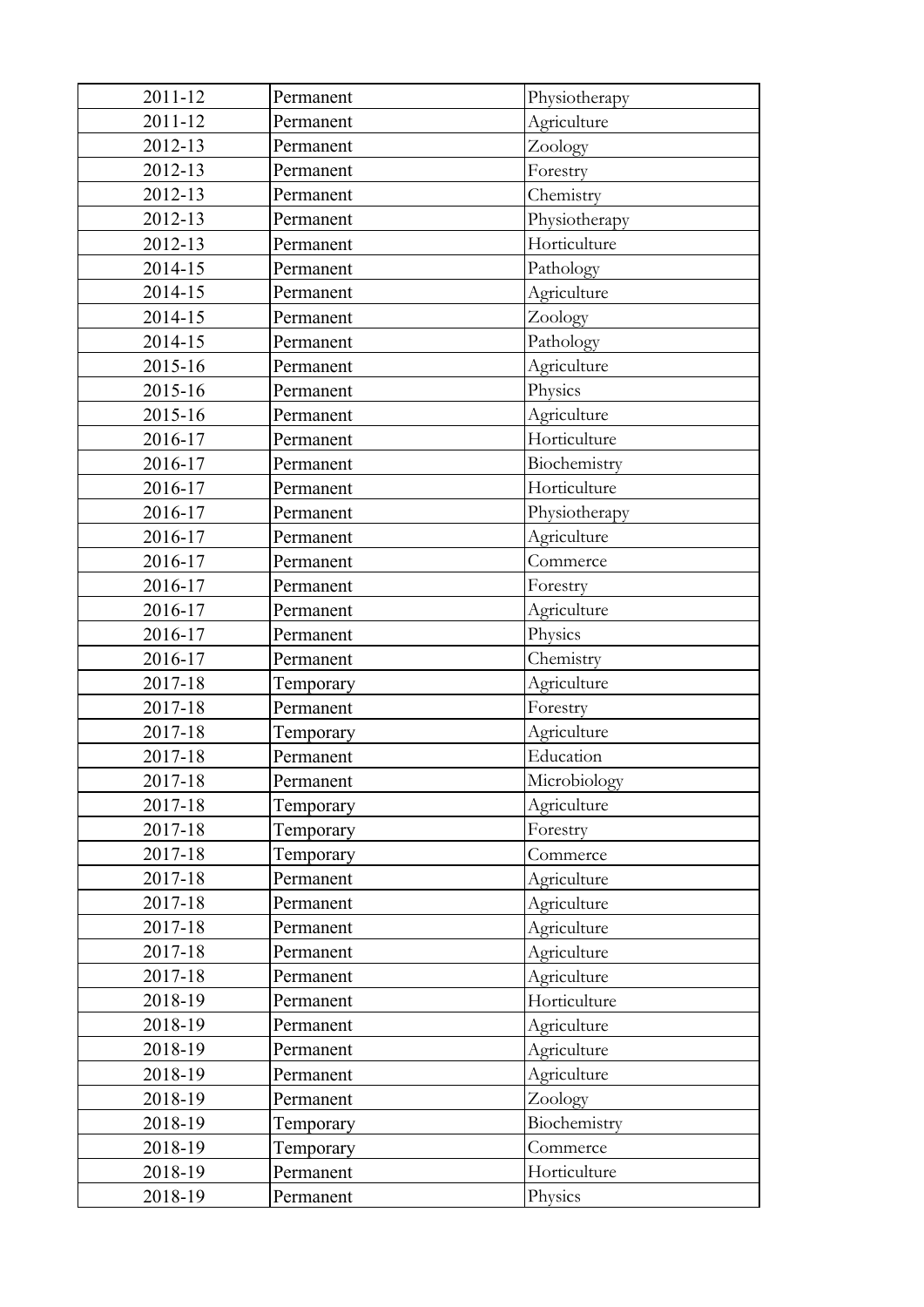| 2018-19 | Permanent | Microbiology             |
|---------|-----------|--------------------------|
| 2018-19 | Permanent | Chemistry                |
| 2018-19 | Temporary | Commerce                 |
| 2015-16 | Permanent | Education                |
| 2010-11 | Permanent | Physiotherapy            |
| 2018-19 | Permanent | Agriculture              |
|         | 2017-18   |                          |
| 2002-03 | Permanent | Microbiology             |
| 2006-07 | Permanent | Zoology                  |
| 2002-03 | Permanent | Microbiology             |
| 2002-03 | Permanent | Microbiology             |
| 2002-03 | Permanent | Microbiology             |
| 2003-04 | Permanent | Horticulture             |
| 2003-04 | Permanent | Biochemistry             |
| 2003-04 | Permanent | Pathology                |
| 2003-04 | Permanent | Horticulture             |
| 2004-05 | Permanent | Physiotherapy            |
| 2004-05 | Permanent | Zoology                  |
| 2005-06 | Permanent | Horticulture             |
| 2005-06 | Permanent | Botany                   |
| 2005-06 | Permanent | Botany                   |
|         |           |                          |
| 2005-06 | Permanent | Biotechnology            |
| 2006-07 | Permanent | Education                |
| 2006-07 | Permanent | Education                |
| 2006-07 | Permanent | Biotechnology            |
| 2007-08 | Permanent | Biochemistry             |
| 2007-08 | Permanent | Botany                   |
| 2007-08 | Permanent | Education                |
| 2007-08 | Permanent | Pathology                |
| 2007-08 | Permanent | Biotechnology            |
| 2008-09 | Permanent | Physiotherapy            |
| 2009-10 | Permanent | Chemistry                |
| 2009-10 | Permanent | Physiotherapy            |
| 2009-10 | Permanent | Microbiology             |
| 2009-10 | Permanent | Forestry                 |
| 2009-10 | Permanent | Chemistry                |
| 2009-10 | Permanent | Education                |
| 2010-11 | Permanent | Forestry                 |
| 2010-11 | Permanent | Biotechnology            |
| 2010-11 | Permanent | Forestry                 |
| 2010-11 | Permanent | Pharmaceutical Chemistry |
| 2010-11 | Permanent | Biotechnology            |
| 2010-11 | Permanent | Pharmaceutical Chemistry |
| 2010-11 | Permanent | Horticulture             |
| 2011-12 | Permanent | Forestry                 |
| 2011-12 | Permanent | Botany                   |
|         |           |                          |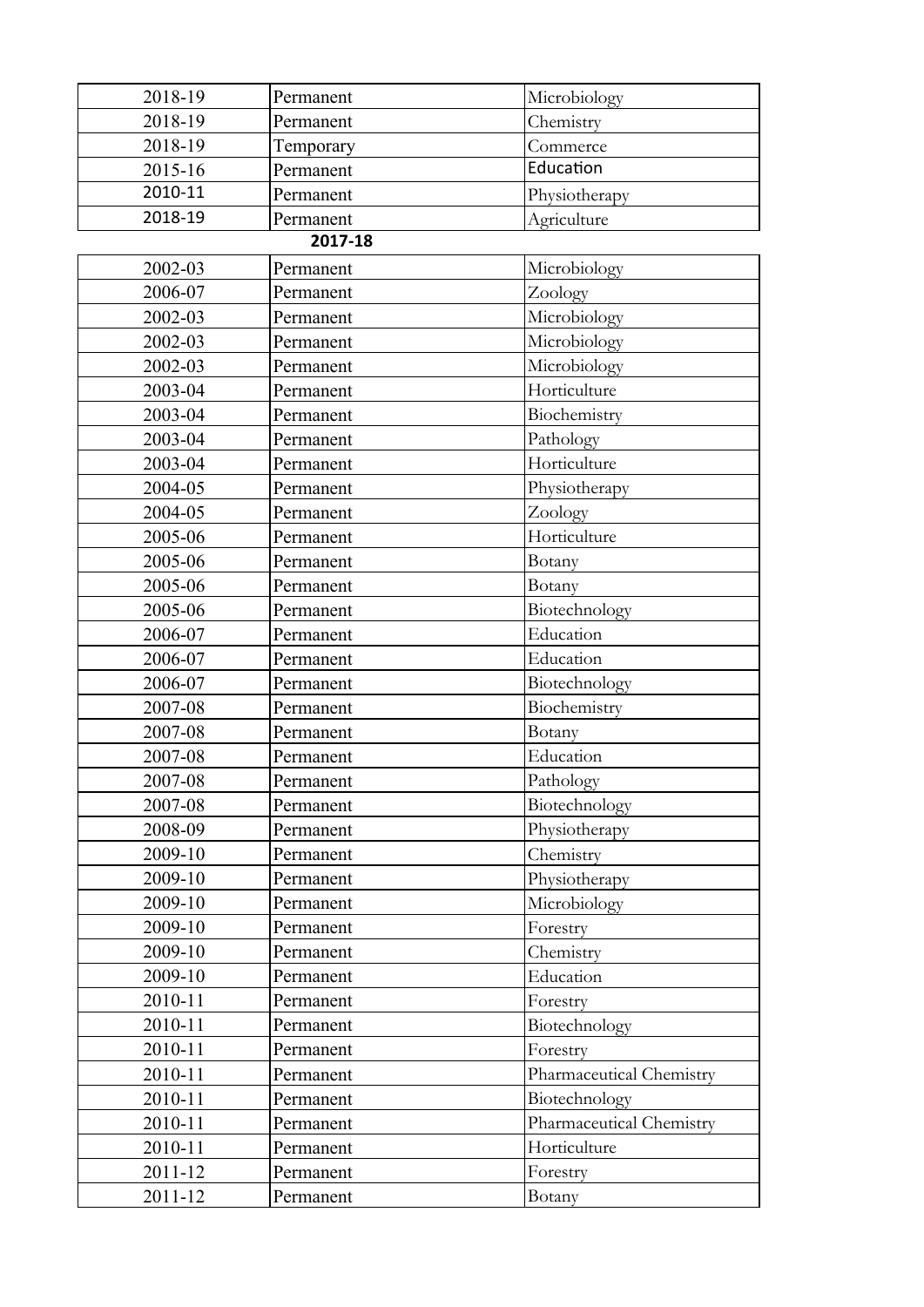| 2011-12 | Permanent | Physiotherapy |
|---------|-----------|---------------|
| 2011-12 | Permanent | Agriculture   |
| 2012-13 | Permanent | Zoology       |
| 2012-13 | Permanent | Forestry      |
| 2012-13 | Permanent | Chemistry     |
| 2012-13 | Permanent | Physiotherapy |
| 2012-13 | Permanent | Horticulture  |
| 2014-15 | Permanent | Pathology     |
| 2014-15 | Permanent | Agriculture   |
| 2014-15 | Permanent | Zoology       |
| 2014-15 | Permanent | Pathology     |
| 2014-15 | Permanent | Zoology       |
| 2015-16 | Permanent | Agriculture   |
| 2015-16 | Permanent | Physics       |
| 2015-16 | Temporary | Physics       |
| 2015-16 | Permanent | Horticulture  |
| 2015-16 | Permanent | Agriculture   |
| 2015-16 | Temporary | Agriculture   |
| 2015-16 | Permanent | Forestry      |
| 2016-17 | Temporary | Horticulture  |
| 2016-17 | Temporary | Horticulture  |
| 2016-17 | Permanent | Biochemistry  |
| 2016-17 | Permanent | Physiotherapy |
| 2016-17 | Temporary | Commerce      |
| 2016-17 | Permanent | Biochemistry  |
| 2016-17 | Permanent | Forestry      |
| 2016-17 | Temporary | Agriculture   |
| 2016-17 | Permanent | Agriculture   |
| 2016-17 | Permanent | Physics       |
| 2016-17 | Permanent | Chemistry     |
| 2017-18 | Permanent | Agriculture   |
| 2017-18 | Temporary | Agriculture   |
| 2017-18 | Temporary | Agriculture   |
| 2017-18 | Permanent | Forestry      |
| 2017-18 | Temporary | Agriculture   |
| 2017-18 | Temporary | Agriculture   |
| 2017-18 | Permanent | Education     |
| 2017-18 | Permanent | Microbiology  |
| 2017-18 | Permanent | Agriculture   |
| 2017-18 | Temporary | Agriculture   |
| 2017-18 | Permanent | Physiotherapy |
| 2017-18 | Temporary | Forestry      |
| 2017-18 | Temporary | Commerce      |
| 2017-18 | Permanent | Agriculture   |
| 2017-18 | Permanent | Agriculture   |
| 2017-18 | Permanent | Agriculture   |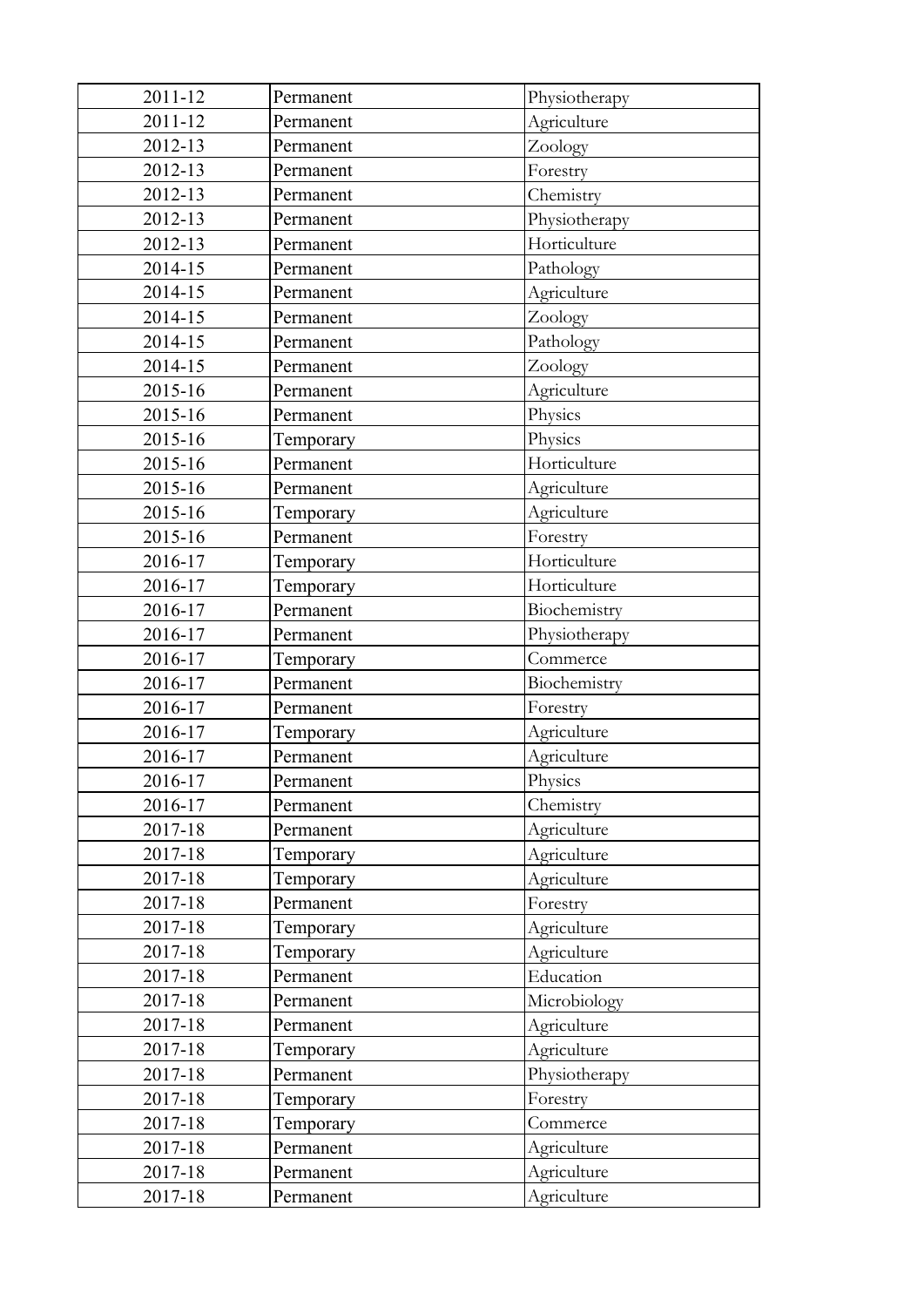| 2015-16 | Permanent | Education                |
|---------|-----------|--------------------------|
| 2010-11 | Permanent | Physiotherapy            |
| 2017-18 | Temporary | Horticulture             |
| 2004-05 | Permanent | Physiotherapy            |
| 2017-18 | Permanent | Agriculture              |
|         | 2016-17   |                          |
| 2002-03 | Permanent | Microbiology             |
| 2006-07 | Permanent | Zoology                  |
| 2002-03 | Permanent | Microbiology             |
| 2002-03 | Permanent | Microbiology             |
| 2002-03 | Permanent | Microbiology             |
| 2003-04 | Permanent | Horticulture             |
| 2003-04 | Permanent | Biochemistry             |
| 2003-04 | Permanent | Pathology                |
| 2003-04 | Permanent | Horticulture             |
| 2004-05 | Permanent | Physiotherapy            |
| 2004-05 | Permanent | Physiotherapy            |
| 2004-05 | Permanent | Zoology                  |
| 2005-06 | Permanent | Horticulture             |
| 2005-06 | Permanent | Botany                   |
| 2005-06 | Permanent | Botany                   |
| 2005-06 | Permanent | Biotechnology            |
| 2006-07 | Permanent | Education                |
| 2006-07 | Permanent | Education                |
| 2006-07 | Permanent | Biotechnology            |
| 2007-08 | Permanent | Biochemistry             |
| 2007-08 | Permanent | Botany                   |
| 2007-08 | Permanent | Education                |
| 2007-08 | Permanent | Biotechnology            |
| 2007-08 | Permanent | Pathology                |
| 2008-09 | Permanent | Physiotherapy            |
| 2009-10 | Permanent | Chemistry                |
| 2009-10 | Permanent | Chemistry                |
| 2009-10 | Permanent | Physiotherapy            |
| 2009-10 | Permanent | Microbiology             |
| 2009-10 | Permanent | Forestry                 |
| 2009-10 | Permanent | Education                |
| 2010-11 | Permanent | Forestry                 |
| 2010-11 | Permanent | Biotechnology            |
| 2010-11 | Permanent | Forestry                 |
| 2010-11 | Permanent | Pharmaceutical Chemistry |
| 2010-11 | Permanent | Biotechnology            |
| 2010-11 | Permanent | Pharmaceutical Chemistry |
| 2010-11 | Permanent | Horticulture             |
| 2011-12 | Permanent | Botany                   |
| 2011-12 | Permanent | Botany                   |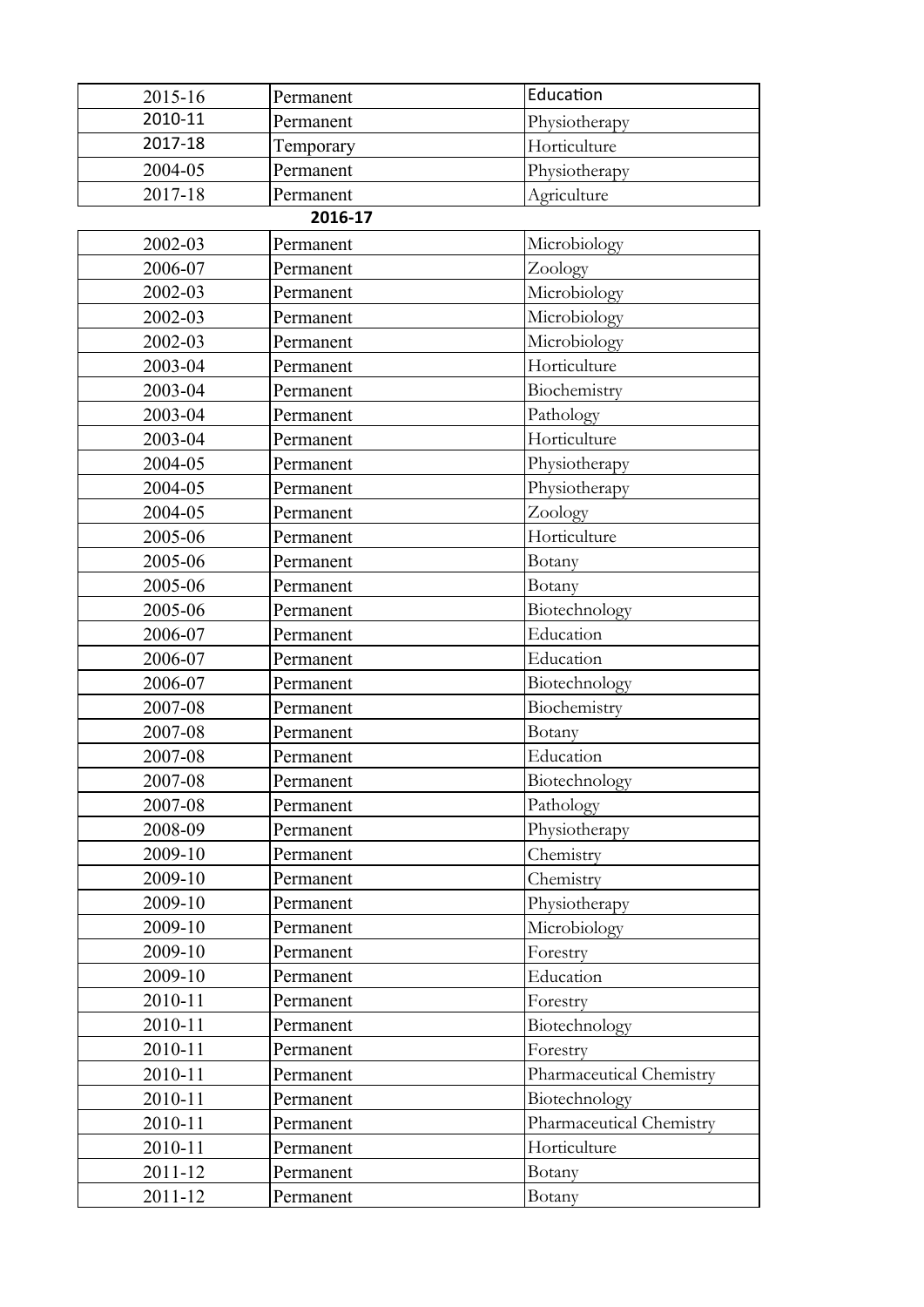| 2011-12 | Permanent | Physiotherapy |
|---------|-----------|---------------|
| 2011-12 | Permanent | Agriculture   |
| 2012-13 | Permanent | Zoology       |
| 2012-13 | Permanent | Forestry      |
| 2012-13 | Permanent | Chemistry     |
| 2012-13 | Permanent | Physiotherapy |
| 2012-13 | Permanent | Horticulture  |
| 2012-13 | Permanent | Chemistry     |
| 2014-15 | Permanent | Agriculture   |
| 2014-15 | Permanent | Pathology     |
| 2014-15 | Permanent | Zoology       |
| 2014-15 | Permanent | Pathology     |
| 2014-15 | Permanent | Zoology       |
| 2015-16 | Permanent | Physics       |
| 2015-16 | Temporary | Agriculture   |
| 2015-16 | Permanent | Physics       |
| 2015-16 | Temporary | Physics       |
| 2015-16 | Permanent | Education     |
| 2015-16 | Temporary | Botany        |
| 2015-16 | Temporary | Agriculture   |
| 2015-16 | Temporary | Agriculture   |
| 2015-16 | Permanent | Agriculture   |
| 2015-16 | Permanent | Forestry      |
| 2016-17 | Temporary | Horticulture  |
| 2016-17 | Temporary | Horticulture  |
| 2016-17 | Permanent | Biochemistry  |
| 2016-17 | Permanent | Physiotherapy |
| 2016-17 | Temporary | Agriculture   |
| 2016-17 | Permanent | Commerce      |
| 2016-17 | Permanent | Biochemistry  |
| 2016-17 | Permanent | Forestry      |
| 2016-17 | Temporary | Agriculture   |
| 2016-17 | Permanent | Microbiology  |
| 2016-17 | Permanent | Agriculture   |
| 2016-17 | Temporary | Horticulture  |
| 2016-17 | Temporary | Horticulture  |
| 2016-17 | Permanent | Physics       |
| 2016-17 | Permanent | Chemistry     |
| 2010-11 | Permanent | Physiotherapy |
| 2015-16 |           |               |
| 2002-03 | Permanent | Microbiology  |
| 2006-07 | Permanent | Zoology       |
| 2002-03 | Permanent | Microbiology  |
| 2002-03 | Permanent | Microbiology  |
| 2002-03 | Permanent | Microbiology  |
| 2003-04 | Permanent | Horticulture  |
|         |           |               |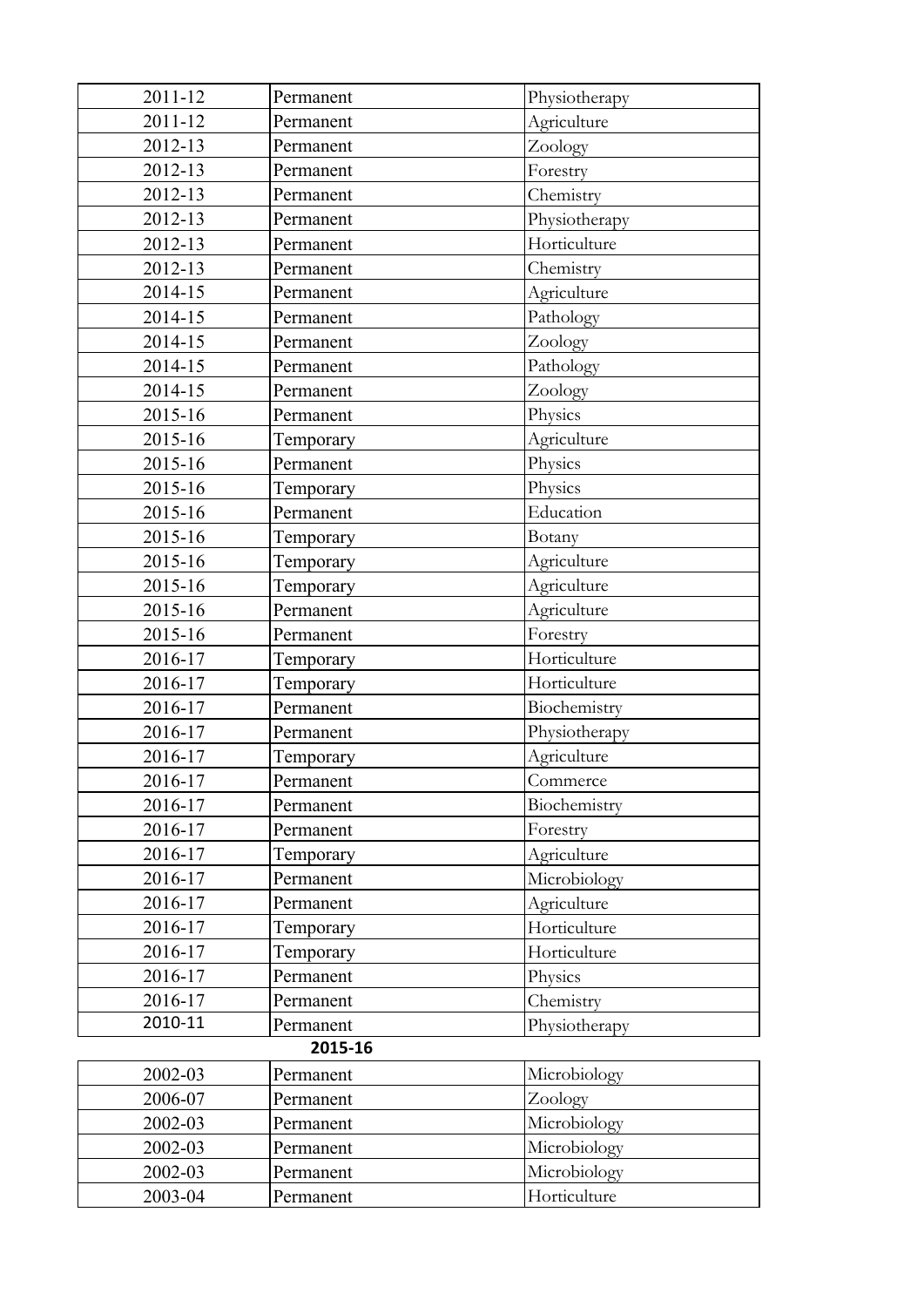| 2003-04 | Permanent | Biochemistry             |
|---------|-----------|--------------------------|
| 2003-04 | Permanent | Pathology                |
| 2003-04 | Permanent | Horticulture             |
| 2004-05 | Permanent | Physiotherapy            |
| 2004-05 | Permanent | Zoology                  |
| 2005-06 | Permanent | Horticulture             |
| 2005-06 | Permanent | Botany                   |
| 2005-06 | Permanent | Botany                   |
| 2005-06 | Permanent | Biotechnology            |
| 2006-07 | Permanent | Education                |
| 2006-07 | Permanent | Education                |
| 2006-07 | Permanent | Biotechnology            |
| 2007-08 | Permanent | Biochemistry             |
| 2007-08 | Permanent | Botany                   |
| 2007-08 | Permanent | Education                |
| 2007-08 | Permanent | Pathology                |
| 2007-08 | Permanent | Biotechnology            |
| 2008-09 | Permanent | Physiotherapy            |
| 2009-10 | Permanent | Chemistry                |
| 2009-10 | Permanent | Chemistry                |
| 2009-10 | Permanent | Physiotherapy            |
| 2009-10 | Permanent | Microbiology             |
| 2009-10 | Permanent | Forestry                 |
| 2009-10 | Permanent | Chemistry                |
| 2009-10 | Permanent | Education                |
| 2010-11 | Permanent | Forestry                 |
| 2010-11 | Permanent | Biotechnology            |
| 2010-11 | Permanent | Forestry                 |
| 2010-11 | Permanent | Pharmaceutical Chemistry |
| 2010-11 | Permanent | Biotechnology            |
| 2010-11 | Permanent | Pharmaceutical Chemistry |
| 2010-11 | Permanent | Biotechnology            |
| 2010-11 | Permanent | Horticulture             |
| 2011-12 | Permanent | Botany                   |
| 2011-12 | Permanent | Botany                   |
| 2011-12 | Permanent | Physiotherapy            |
| 2011-12 | Permanent | Agriculture              |
| 2012-13 | Permanent | Zoology                  |
| 2012-13 | Permanent | Forestry                 |
| 2012-13 | Permanent | Chemistry                |
| 2012-13 | Permanent | Physiotherapy            |
| 2012-13 | Permanent | Biochemistry             |
| 2012-13 | Permanent | Horticulture             |
| 2012-13 | Permanent | Chemistry                |
| 2014-15 | Temporary | Agriculture              |
| 2014-15 | Permanent | Pathology                |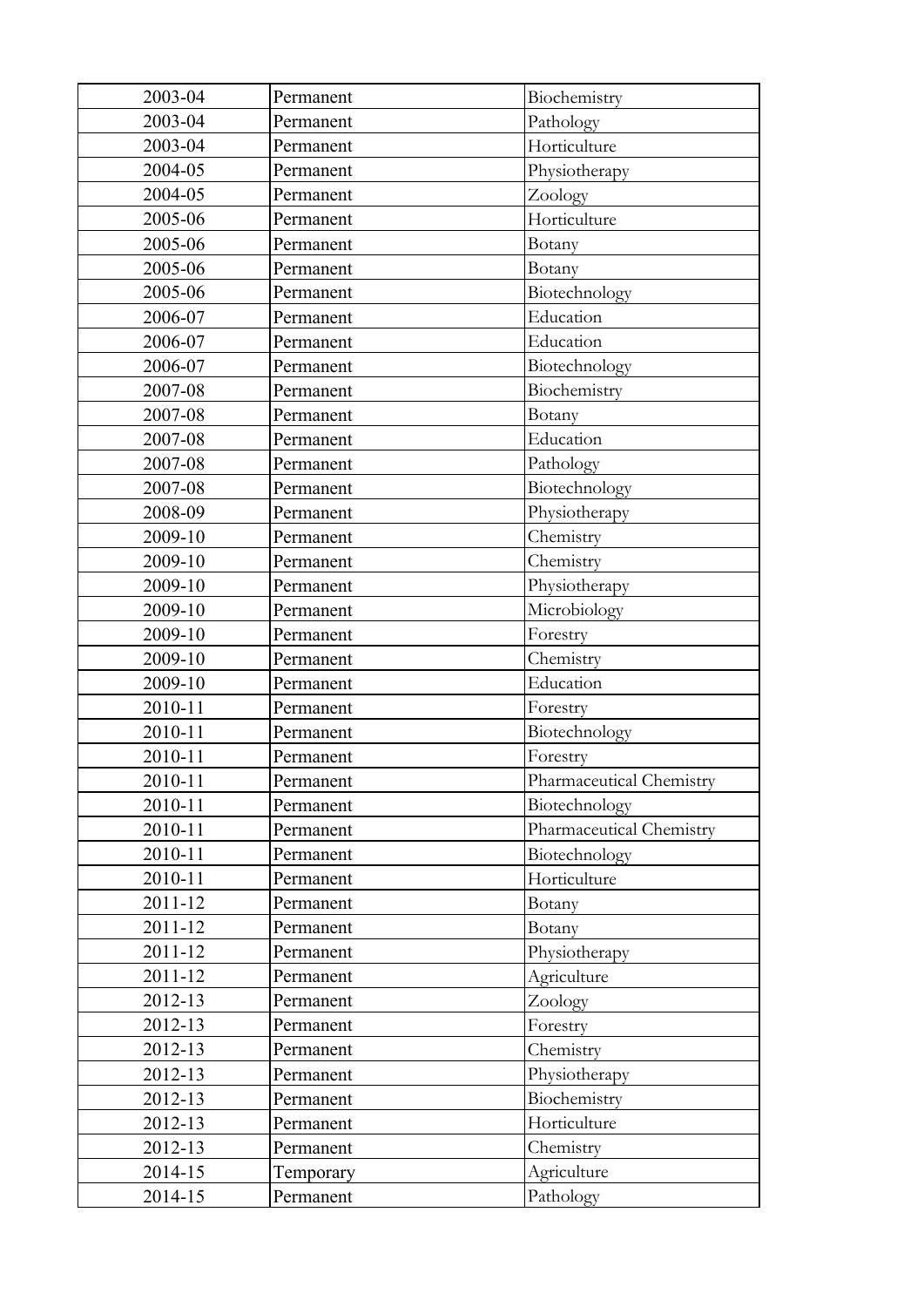| 2014-15 | Temporary | Microbiology  |
|---------|-----------|---------------|
| 2014-15 | Permanent | Zoology       |
| 2014-15 | Permanent | Pathology     |
| 2014-15 | Permanent | Zoology       |
| 2014-15 | Temporary | Forestry      |
| 2015-16 | Temporary | Agriculture   |
| 2015-16 | Permanent | Physics       |
| 2015-16 | Temporary | Agriculture   |
| 2015-16 | Permanent | Agriculture   |
| 2015-16 | Permanent | Physics       |
| 2015-16 | Temporary | Physics       |
| 2015-16 | Permanent | Education     |
| 2015-16 | Temporary | Botany        |
| 2015-16 | Temporary | Agriculture   |
| 2013-14 | Permanent | Forestry      |
| 2012-13 | Permanent | Agriculture   |
| 2010-11 | Permanent | Physiotherapy |
| 2013-14 | Temporary | Microbiology  |
| 2003-04 | Permanent | Physiotherapy |
|         | 2014-15   |               |
| 2002-03 | Permanent | Microbiology  |
| 2006-07 | Permanent | Zoology       |
| 2002-03 | Permanent | Microbiology  |

| 2006-07 | Permanent | Zoology       |
|---------|-----------|---------------|
| 2002-03 | Permanent | Microbiology  |
| 2002-03 | Permanent | Microbiology  |
| 2002-03 | Permanent | Microbiology  |
| 2003-04 | Permanent | Horticulture  |
| 2003-04 | Permanent | Biochemistry  |
| 2003-04 | Permanent | Pathology     |
| 2003-04 | Permanent | Physiotherapy |
| 2003-04 | Permanent | Horticulture  |
| 2004-05 | Permanent | Pathology     |
| 2004-05 | Permanent | Physiotherapy |
| 2004-05 | Permanent | Zoology       |
| 2005-06 | Permanent | Horticulture  |
| 2005-06 | Permanent | Botany        |
| 2005-06 | Permanent | Botany        |
| 2005-06 | Permanent | Biotechnology |
| 2006-07 | Permanent | Education     |
| 2006-07 | Permanent | Education     |
| 2006-07 | Permanent | Biochemistry  |
| 2006-07 | Permanent | Biotechnology |
| 2006-07 | Permanent | Physiotherapy |
| 2007-08 | Permanent | Biochemistry  |
| 2007-08 | Permanent | Botany        |
| 2007-08 | Permanent | Education     |
| 2007-08 | Permanent | Pathology     |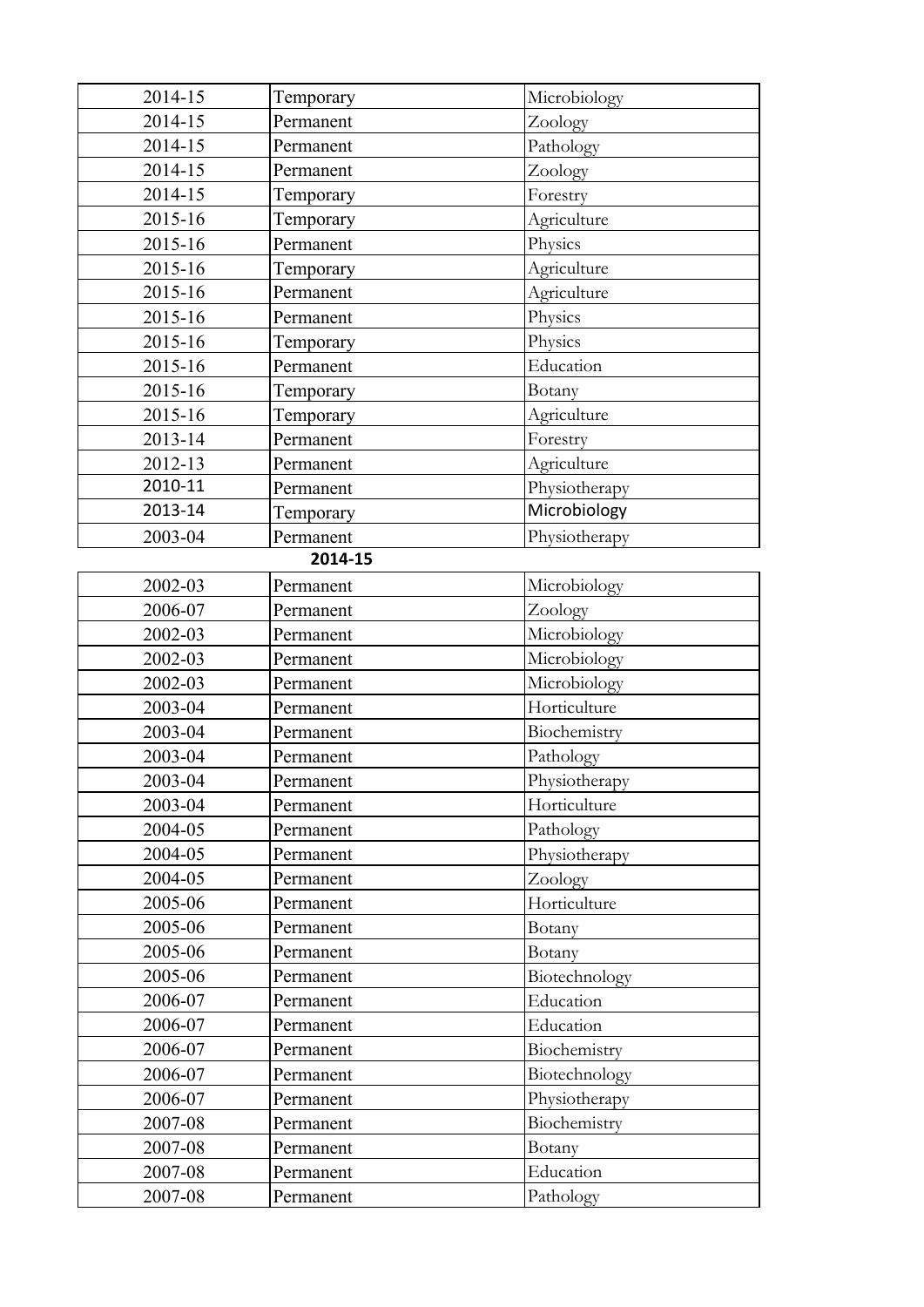| 2007-08 | Permanent | Biotechnology            |
|---------|-----------|--------------------------|
| 2009-10 | Permanent | Chemistry                |
| 2009-10 | Permanent | Chemistry                |
| 2009-10 | Permanent | Physiotherapy            |
| 2009-10 | Permanent | Microbiology             |
| 2009-10 | Permanent | Forestry                 |
| 2009-10 | Permanent | Pathology                |
| 2009-10 | Permanent | Zoology                  |
| 2009-10 | Permanent | Chemistry                |
| 2009-10 | Permanent | Education                |
| 2010-11 | Permanent | Forestry                 |
| 2010-11 | Permanent | Biotechnology            |
| 2010-11 | Permanent | Forestry                 |
| 2010-11 | Permanent | Pharmaceutical Chemistry |
| 2010-11 | Permanent | Biotechnology            |
| 2010-11 | Permanent | Pharmaceutical Chemistry |
| 2010-11 | Permanent | Biotechnology            |
| 2010-11 | Permanent | Horticulture             |
| 2011-12 | Permanent | Botany                   |
| 2011-12 | Permanent | Botany                   |
| 2011-12 | Permanent | Forestry                 |
| 2011-12 | Permanent | Physiotherapy            |
| 2011-12 | Permanent | Agriculture              |
| 2012-13 | Permanent | Agriculture              |
| 2012-13 | Permanent | Zoology                  |
| 2012-13 | Permanent | Forestry                 |
| 2012-13 | Permanent | Chemistry                |
| 2012-13 | Permanent | Physiotherapy            |
| 2012-13 | Temporary | Biochemistry             |
| 2012-13 | Permanent | Physiotherapy            |
| 2012-13 | Permanent | Physiotherapy            |
| 2012-13 | Permanent | Horticulture             |
| 2012-13 | Permanent | Chemistry                |
| 2012-13 | Temporary | Forestry                 |
| 2013-14 | Permanent | Forestry                 |
| 2013-14 | Temporary | Microbiology             |
| 2014-15 | Temporary | Agriculture              |
| 2014-15 | Permanent | Pathology                |
| 2014-15 | Temporary | Microbiology             |
| 2014-15 | Permanent | Agriculture              |
| 2014-15 | Temporary | Forestry                 |
| 2014-15 | Permanent | Zoology                  |
| 2014-15 | Permanent | Pathology                |
| 2014-15 | Permanent | Agriculture              |
| 2014-15 | Permanent | Zoology                  |
| 2014-15 | Temporary | Forestry                 |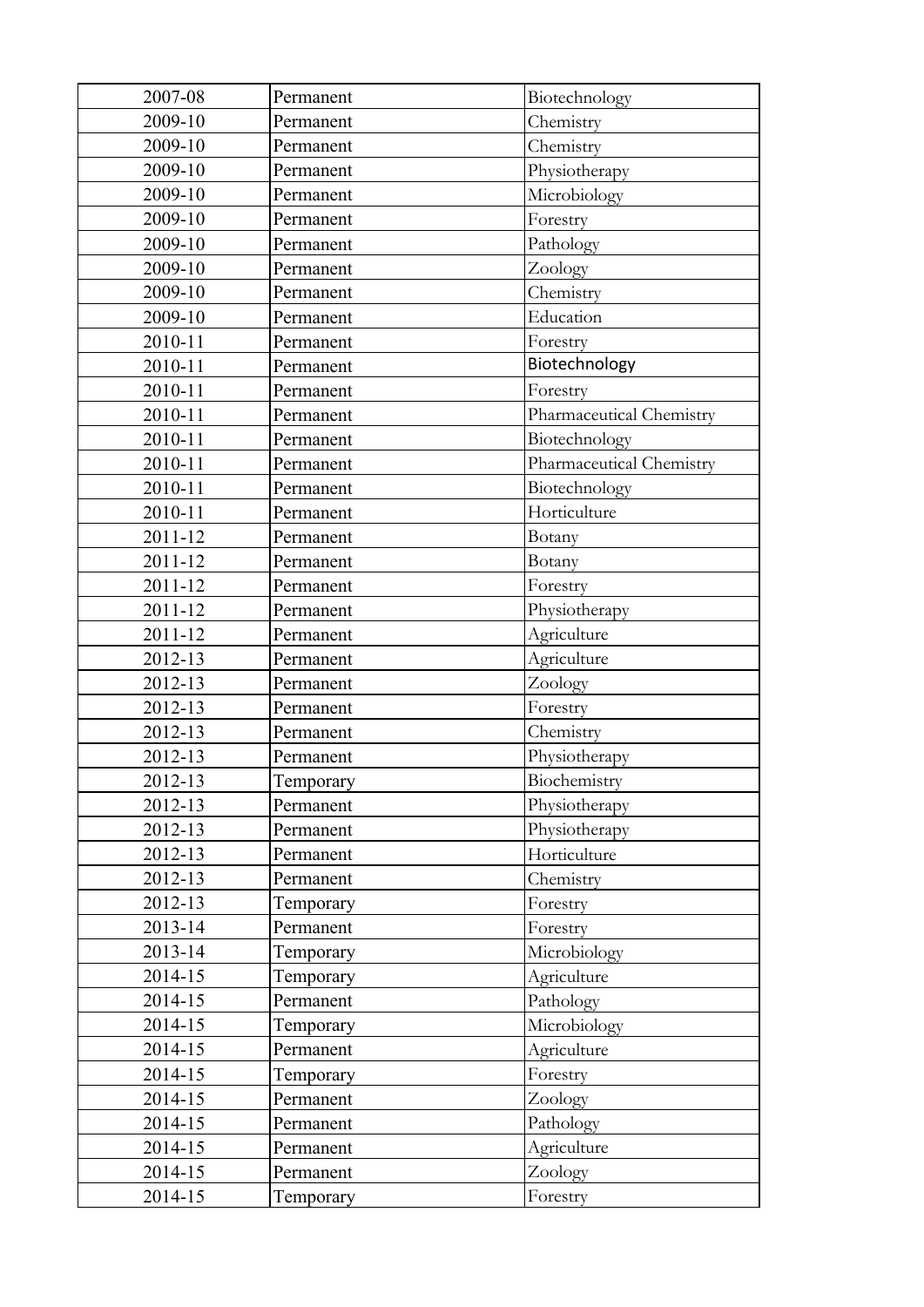| 2014-15 | Permanent | Zoology                                                    |
|---------|-----------|------------------------------------------------------------|
| 2014-15 | Permanent | Microbiology                                               |
| 2010-11 | Permanent | Physiotherapy                                              |
|         |           |                                                            |
|         |           |                                                            |
|         |           |                                                            |
|         |           |                                                            |
|         |           |                                                            |
|         |           | <b>GV</b> Institute of<br>ical & Natural Sciences,<br>Bio. |
|         |           | Manduwala, Dehra Dun                                       |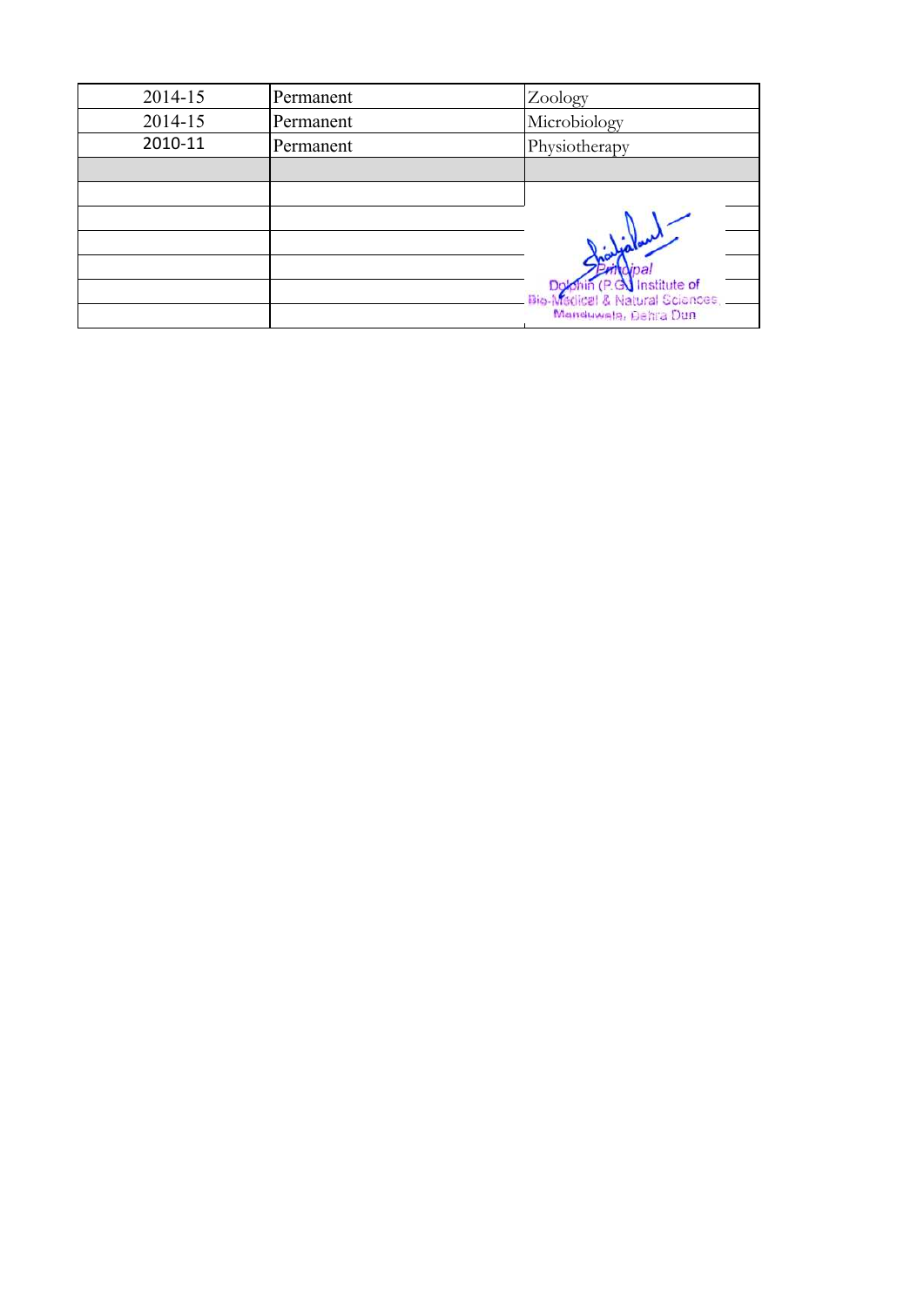| <b>Total years of Experience</b><br>in the same institution | Is the teacher still serving<br>the institution/If not last<br>year of the service of<br><b>Faculty to the Institution</b> |
|-------------------------------------------------------------|----------------------------------------------------------------------------------------------------------------------------|
| 17 Years                                                    | Yes                                                                                                                        |
| 13 Years                                                    | Yes                                                                                                                        |
| 17 Years                                                    | Yes                                                                                                                        |
| 17 Years                                                    | Yes                                                                                                                        |
| 17 Years                                                    | Yes                                                                                                                        |
| 16 Years                                                    | Yes                                                                                                                        |
| 16 Years                                                    | Yes                                                                                                                        |
| 16 Years                                                    | Yes                                                                                                                        |
| 15 Years                                                    | Yes                                                                                                                        |
| 15 Years                                                    | Yes                                                                                                                        |
| 14 Years                                                    | Yes                                                                                                                        |
| 14 Years                                                    | Yes                                                                                                                        |
| 13 Years                                                    | Yes                                                                                                                        |
| 13 Years                                                    | Yes                                                                                                                        |
| 13 Years                                                    | Yes                                                                                                                        |
| 13 Years                                                    | Yes                                                                                                                        |
| 13 Years                                                    | Yes                                                                                                                        |
| 13 Years                                                    | Yes                                                                                                                        |
| 12 Years                                                    | Yes                                                                                                                        |
| 12 Years                                                    | Yes                                                                                                                        |
| 11 Years                                                    | Yes                                                                                                                        |
| 11 Years                                                    | Yes                                                                                                                        |
| 11 Years                                                    | Yes                                                                                                                        |
| 11 Years                                                    | Yes                                                                                                                        |
| 11 Years                                                    | Yes                                                                                                                        |
| 10 Years                                                    | Yes                                                                                                                        |
| 10 Years                                                    | Yes                                                                                                                        |
| 10 Years                                                    | 2019                                                                                                                       |
| 10 Years                                                    | 2019                                                                                                                       |
| 09 Years                                                    | Yes                                                                                                                        |
| 09 Years                                                    | Yes                                                                                                                        |
| 09 Years                                                    | Yes                                                                                                                        |
| 09 Years                                                    | Yes                                                                                                                        |
| 09 Years                                                    | Yes                                                                                                                        |
| 08 Years                                                    | Yes                                                                                                                        |
| 08 Years                                                    | Yes                                                                                                                        |
| 08 Years                                                    | Yes                                                                                                                        |
| 08 Years                                                    | Yes                                                                                                                        |
| 08 Years                                                    | Yes                                                                                                                        |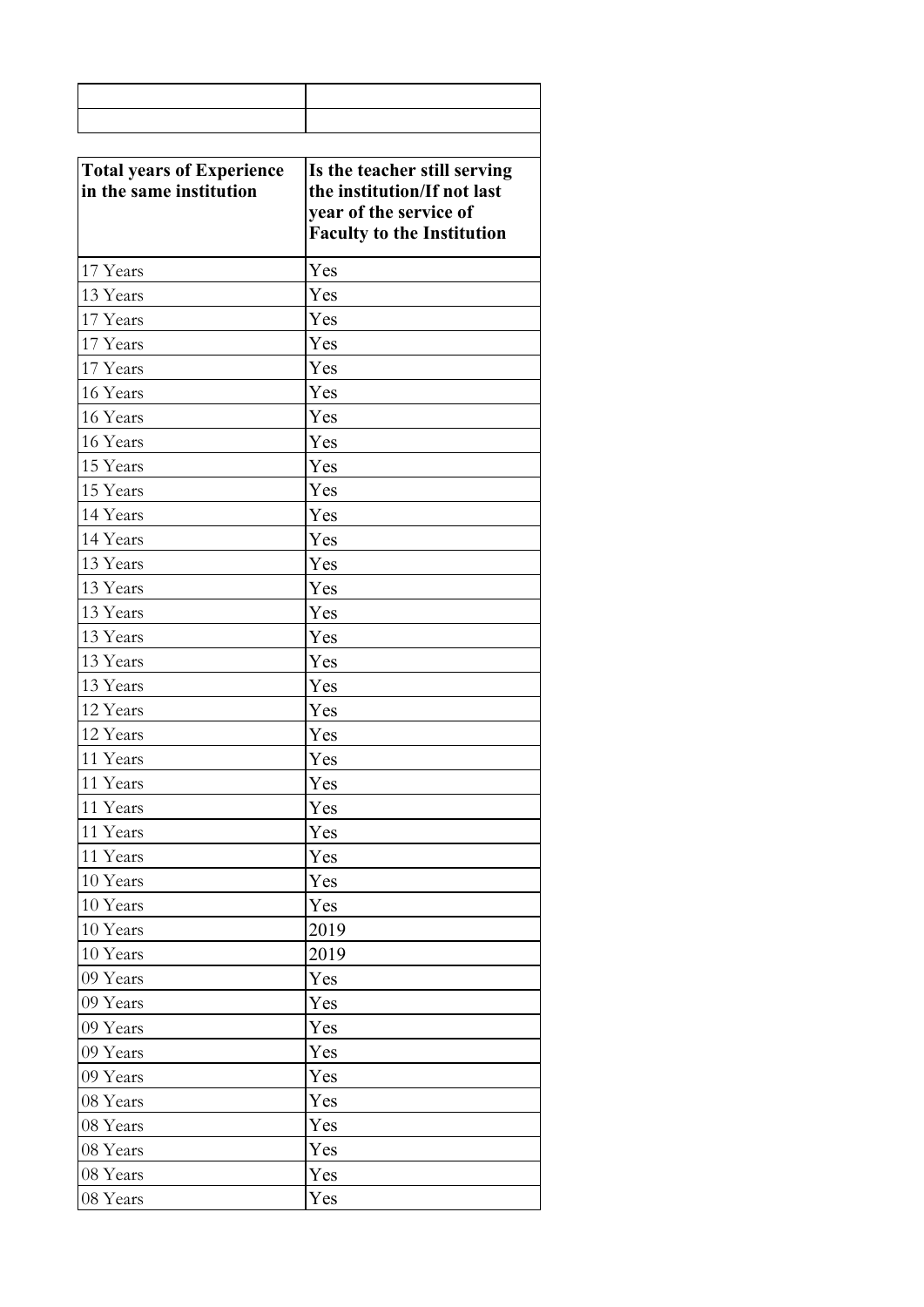| 08 Years  | Yes  |
|-----------|------|
| 06 Years  | Yes  |
| 07 Years  | Yes  |
| 07 Years  | Yes  |
| 07 Years  | Yes  |
| 07 Years  | Yes  |
| 06 Years  | Yes  |
| 05 Years  | Yes  |
| 05 Years  | Yes  |
| 05 Years  | Yes  |
| 05 Years  | Yes  |
| 04 Years  | Yes  |
| 04 Years  | Yes  |
| 03 Years  | Yes  |
| 03 Years  | Yes  |
| 03 Years  | Yes  |
| 03 Years  | Yes  |
| 03 Years  | Yes  |
| 03 Years  | Yes  |
| 03 Years  | Yes  |
| 03 Years  | Yes  |
| 03 Years  | Yes  |
| 02 Years  | Yes  |
| 02 Years  | Yes  |
| 02 Years  | Yes  |
| 02 Years  | Yes  |
| 02 Years  | Yes  |
| 02 Years  | Yes  |
| 01 Year   | 2018 |
| 02 Years  | Yes  |
| 02 Years  | Yes  |
| 02 Years  | Yes  |
| 01 Year   | Yes  |
| 01 Year   | Yes  |
| 01 Year   | Yes  |
| 01 Year   | Yes  |
| 01 Year   | Yes  |
| 01 Year   | Yes  |
| 01 Year   | Yes  |
| 01 Year   | Yes  |
| 06 Months | 2019 |
| 01 Year   | Yes  |
| 01 Year   | Yes  |
| 05 Months | 2019 |
| 01 Year   | Yes  |
| 01 Year   | Yes  |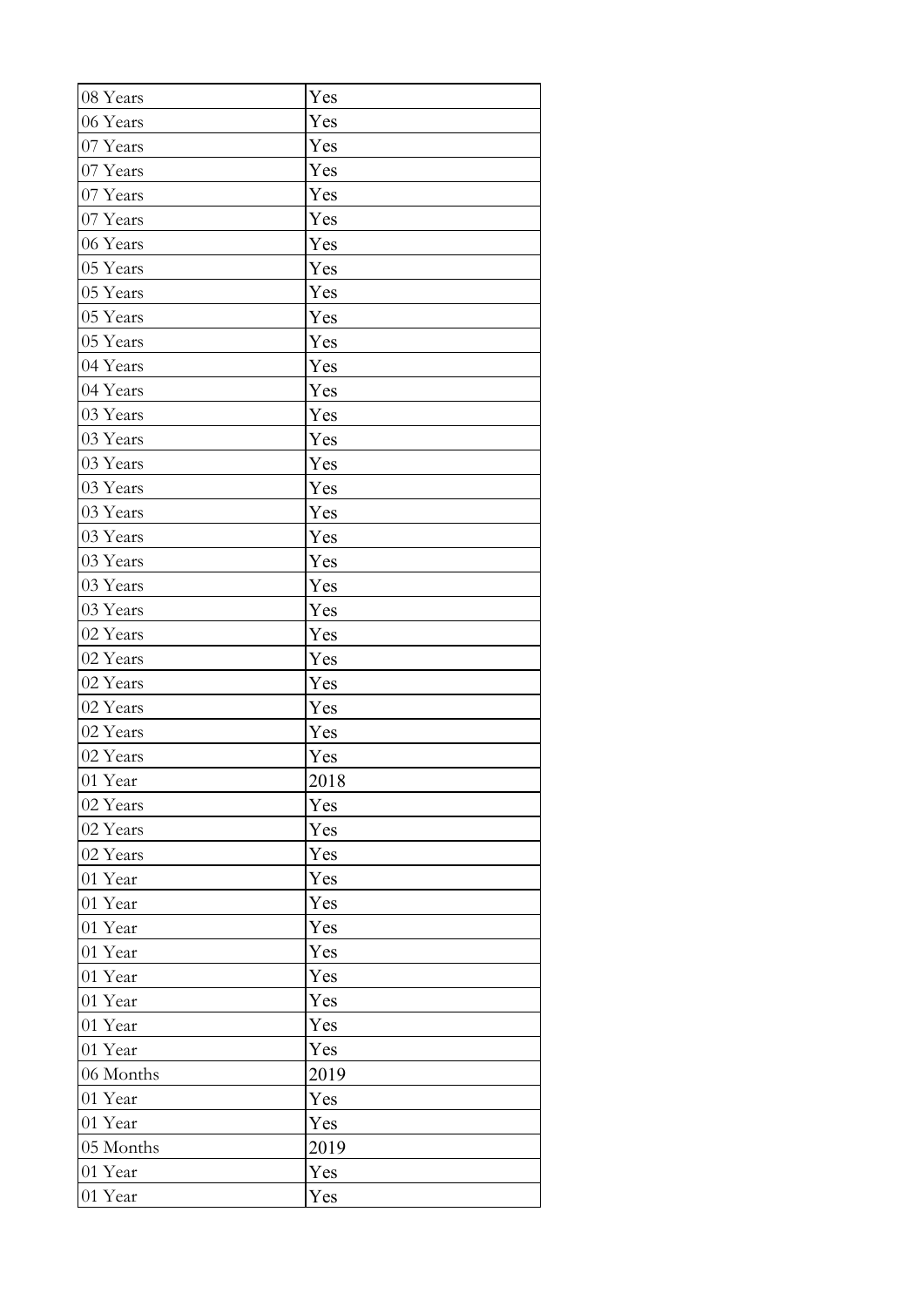| 09 Months  | Yes |
|------------|-----|
| 09 Months  | Yes |
| 05 Months  | Yes |
| 3.9 Months | Yes |
| 09 Years   | Yes |
| 5.5 months | Yes |
|            |     |
| 16 Years   | Yes |
| 12 Years   | Yes |
| 16 Years   | Yes |
| 16 Years   | Yes |
| 16 Years   | Yes |
| 15 Years   | Yes |
| 15 Years   | Yes |
| 15 Years   | Yes |
| 14 Years   | Yes |
| 13 Years   | Yes |
| 13 Years   | Yes |
| 12 Years   | Yes |
| 12 Years   | Yes |
| 12 Years   | Yes |
| 12 Years   | Yes |
| 12 Years   | Yes |
| 12 Years   | Yes |
| 11 Years   | Yes |
| 10 Years   | Yes |
| 10 Years   | Yes |
| 10 Years   | Yes |
| 10 Years   | Yes |
| 10 Years   | Yes |
| 10 Years   | Yes |
| 09 Years   | Yes |
| 09 Years   | Yes |
| 09 Years   | Yes |
| 09 Years   | Yes |
| 09 Years   | Yes |
| 08 Years   | Yes |
| 08 Years   | Yes |
| 08 Years   | Yes |
| 08 Years   | Yes |
| 08 Years   | Yes |
| 07 Years   | Yes |
| 07 Years   | Yes |
| 07 Years   | Yes |
| 07 Years   | Yes |
| 07 Years   | Yes |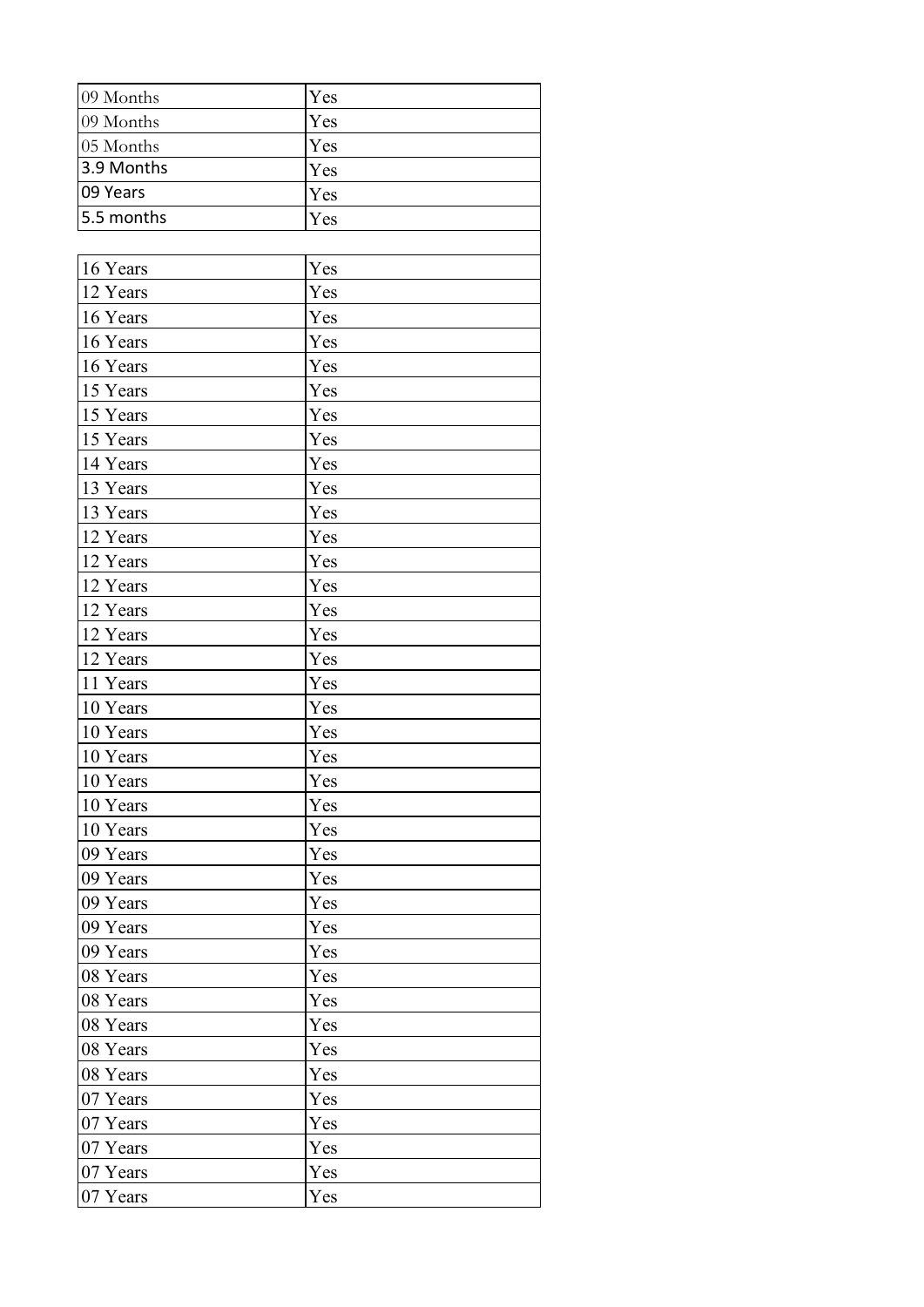| 07 Years  | Yes  |
|-----------|------|
| 06 Years  | Yes  |
| 06 Years  | Yes  |
| 06 Years  | Yes  |
| 06 Years  | Yes  |
| 06 Years  | Yes  |
| 05 Years  | Yes  |
| 04 Years  | Yes  |
| 04 Years  | Yes  |
| 04 Years  | Yes  |
| 04 Years  | Yes  |
| 03 Years  | Yes  |
| 03 Years  | Yes  |
| 03 Years  | Yes  |
| 03 Years  | 2018 |
| 02 Years  | Yes  |
| 02 Years  | 2018 |
| 02 Years  | Yes  |
| 02 Years  | 2018 |
| 02 Years  | Yes  |
| 02 Years  | Yes  |
| 02 Years  | Yes  |
| 02 Years  | Yes  |
| 02 Years  | Yes  |
| 02 Years  | Yes  |
| 02 Years  | Yes  |
| 02 Years  | Yes  |
| 01 Year   | Yes  |
| 01 Year   | Yes  |
| 01 Year   | Yes  |
| 01 Year   | 2018 |
| 01 Year   | Yes  |
| 01 Year   | Yes  |
| 01 Year   | Yes  |
| 01 Year   | Yes  |
| 01 Year   | Yes  |
| 01 Year   | Yes  |
| 01 Year   | Yes  |
| 01 Year   | Yes  |
| 01 Year   | Yes  |
| 01 Year   | 2018 |
| 07 months | Yes  |
| 07 months | Yes  |
| 06 months | 2018 |
| 06 months | Yes  |
| 05 months | Yes  |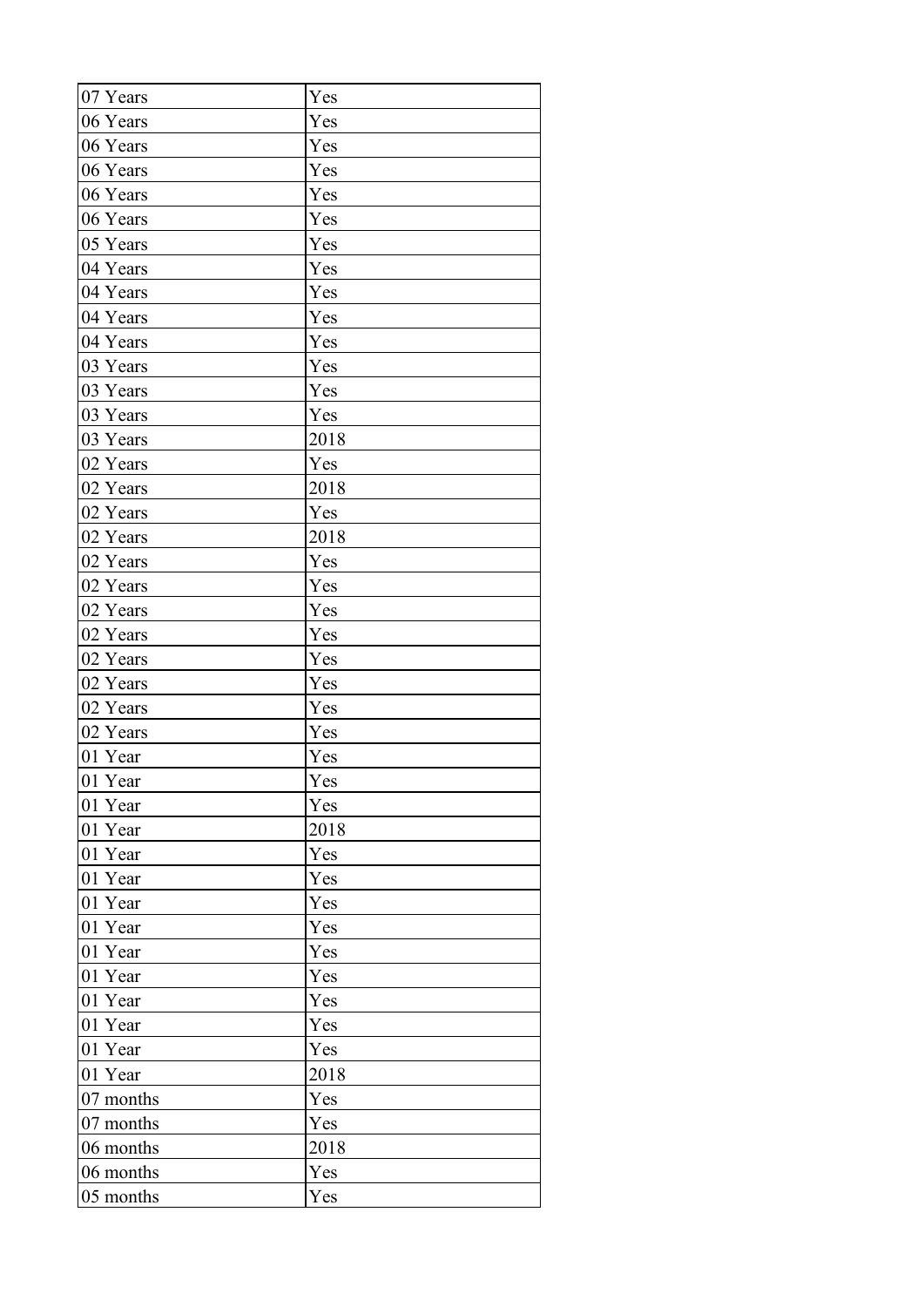| 3.9       | Yes  |
|-----------|------|
| 09 Years  | Yes  |
| 06 Months | 2018 |
| 15 Years  | Yes  |
| 05 months | 2018 |
|           |      |
| 15 Years  | Yes  |
| 11 Years  | Yes  |
| 15 Years  | Yes  |
| 15 Years  | Yes  |
| 15 Years  | Yes  |
| 14 Years  | Yes  |
| 14 Years  | Yes  |
| 14 Years  | Yes  |
| 13 Years  | Yes  |
| 13 Years  | Yes  |
| 12 Years  | Yes  |
| 12 Years  | Yes  |
| 11 Years  | Yes  |
| 11 Years  | Yes  |
| 11 Years  | Yes  |
| 11 Years  | Yes  |
| 11 Years  | Yes  |
| 11 Years  | Yes  |
| 10 Years  | Yes  |
| 09 Years  | Yes  |
| 09 Years  | Yes  |
| 09 years  | Yes  |
| 09 Years  | Yes  |
| 09 Years  | Yes  |
| 09 Years  | Yes  |
| 08 Years  | Yes  |
| 08 Years  | Yes  |
| 08 Years  | Yes  |
| 08 Years  | Yes  |
| 08 Years  | Yes  |
| 07 Years  | Yes  |
| 07 Years  | Yes  |
| 07 Years  | Yes  |
| 07 Years  | Yes  |
| 07 Years  | Yes  |
| 06 Years  | Yes  |
| 06 Years  | Yes  |
| 06 Years  | Yes  |
| 06 Years  | Yes  |
| 06 Years  | Yes  |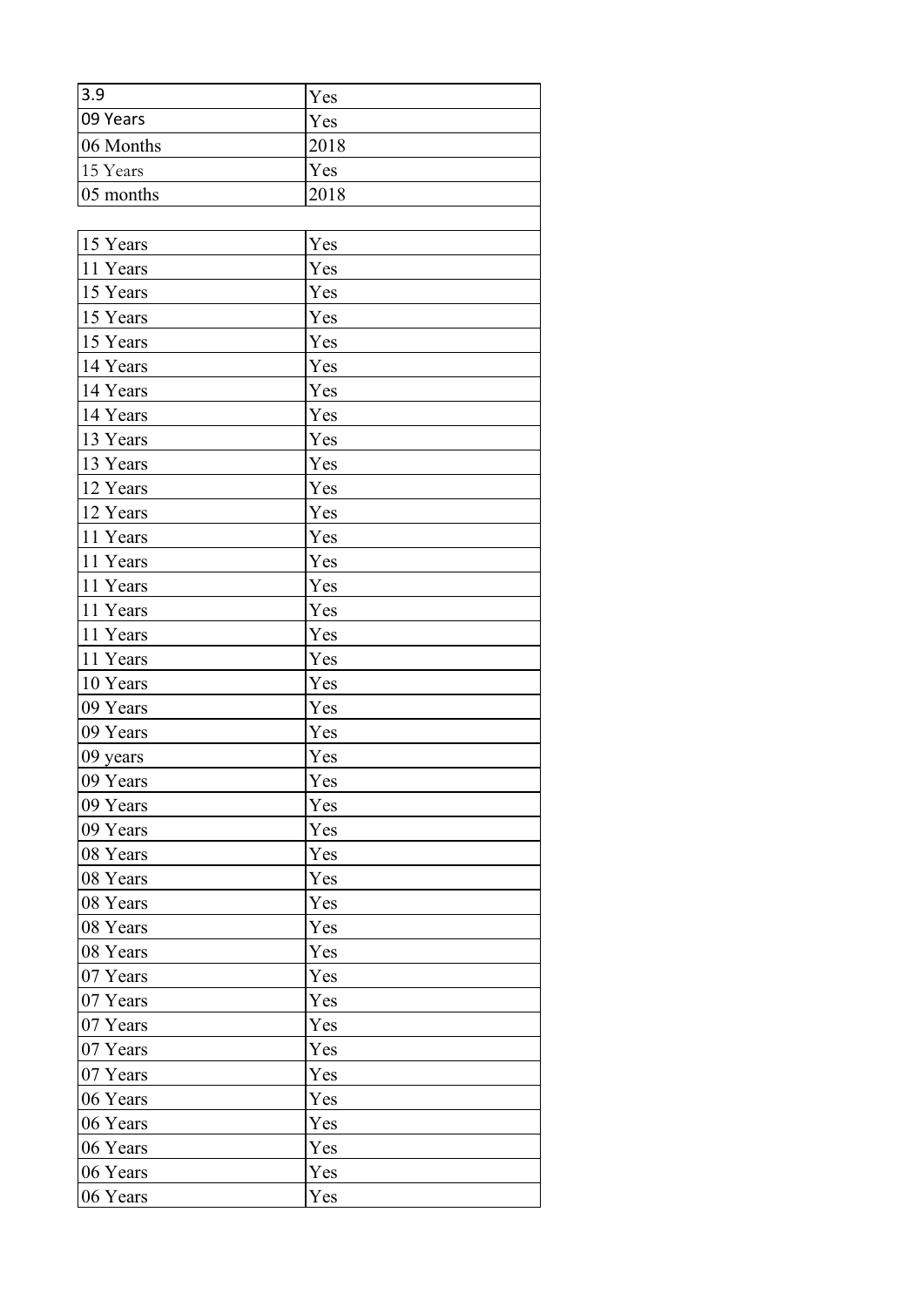| 06 Years  | Yes  |
|-----------|------|
| 05 Years  | Yes  |
| 05 Years  | Yes  |
| 05 Years  | Yes  |
| 05 Years  | Yes  |
| 05 Years  | Yes  |
| 04 Years  | Yes  |
| 04 Years  | Left |
| 03 Years  | Yes  |
| 03 Years  | Yes  |
| 03 Years  | Yes  |
| 03 Years  | Yes  |
| 02 Years  | Yes  |
| 02 Years  | 2017 |
| 02 Years  | Yes  |
| 02 Years  | Yes  |
| 02 Years  | Yes  |
| 02 years  | Yes  |
| 01 Year   | Yes  |
| 01 Year   | 2017 |
| 01 Year   | Yes  |
| 01 Year   | Yes  |
| 01 Year   | Yes  |
| 01 Year   | Yes  |
| 01 Year   | Yes  |
| 01 Year   | Yes  |
| 01 Year   | Yes  |
| 01 Year   | 2017 |
| 01 Year   | Yes  |
| 01 Year   | Yes  |
| 01 Year   | Yes  |
| 01 Year   | Yes  |
| 07 months | Yes  |
| 06 months | Yes  |
| 06 months | 2017 |
| 05 months | Yes  |
| 05 months | Yes  |
| 05 months | Yes  |
| 09 Years  | Yes  |
|           |      |
| 14 Years  | Yes  |
| 10 Years  | Yes  |
| 14 Years  | Yes  |
| 14 Years  | Yes  |
| 14 Years  | Yes  |
| 13 Years  | Yes  |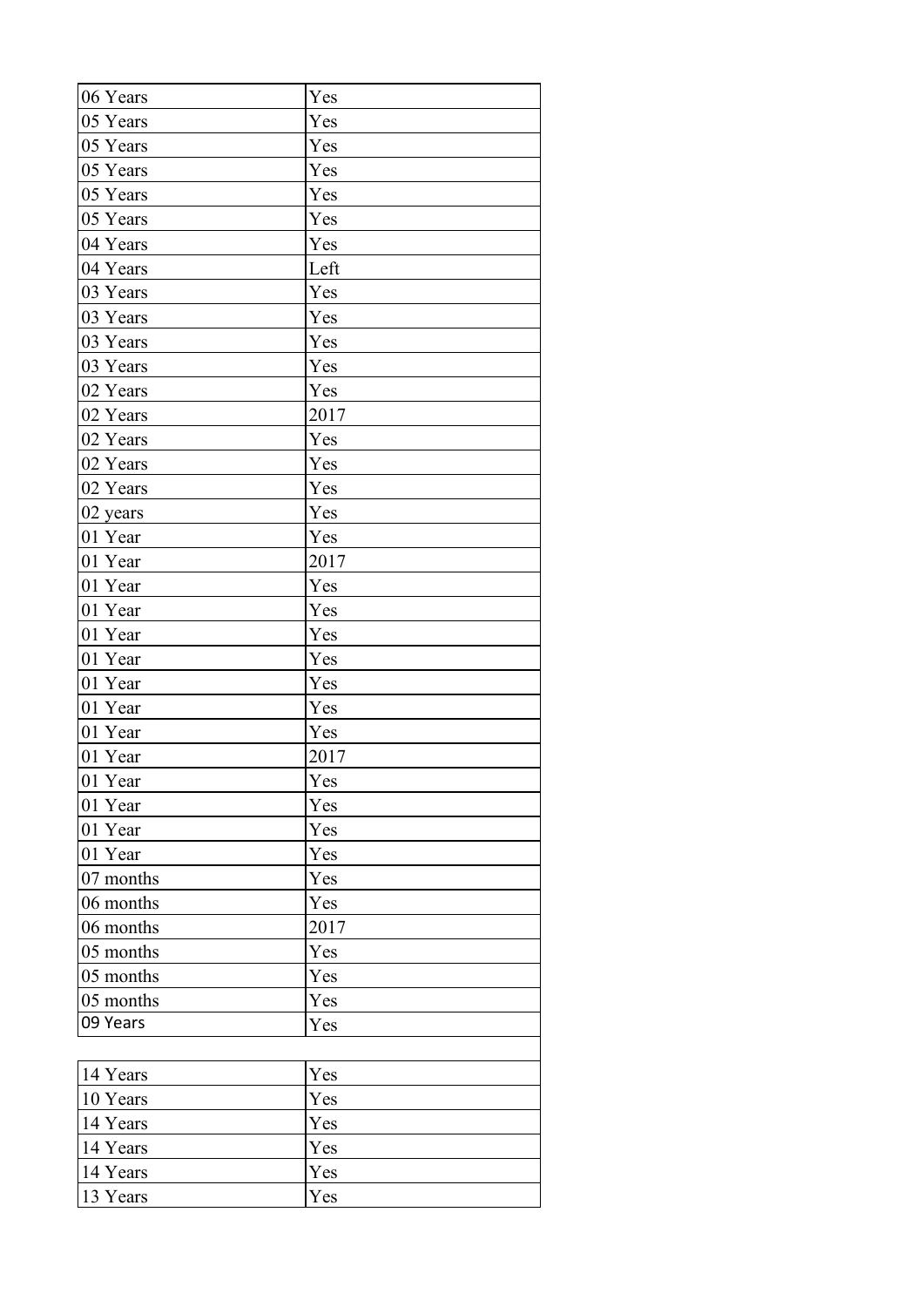| 13 Years | Yes |
|----------|-----|
| 13 Years | Yes |
| 12 Years | Yes |
| 11 Years | Yes |
| 11 Years | Yes |
| 10 Years | Yes |
| 10 Years | Yes |
| 10 Years | Yes |
| 10 Years | Yes |
| 10 Years | Yes |
| 10 years | Yes |
| 09 Years | Yes |
| 08 Years | Yes |
| 08 Years | Yes |
| 08 years | Yes |
| 08 Years | Yes |
| 08 Years | Yes |
| 08 years | Yes |
| 07 Years | Yes |
| 07 Years | Yes |
| 07 Years | Yes |
| 07 Years | Yes |
| 07 Years | Yes |
| 06 Years | Yes |
| 06 years | Yes |
| 06 Years | Yes |
| 06 Years | Yes |
| 06 Years | Yes |
| 06 Years | Yes |
| 05 Years | Yes |
| 05 Years | Yes |
| 05 Years | Yes |
| 05 Years | Yes |
| 05 Years | Yes |
| 05 Years | Yes |
| 05 Years | Yes |
| 04 Years | Yes |
| 04 Years | Yes |
| 04 Years | Yes |
| 04 Years | Yes |
| 04 Years | Yes |
| 04 Years | Yes |
| 03 Years | Yes |
| 03 Years | Yes |
| 02 Years | Yes |
| 02 Years | Yes |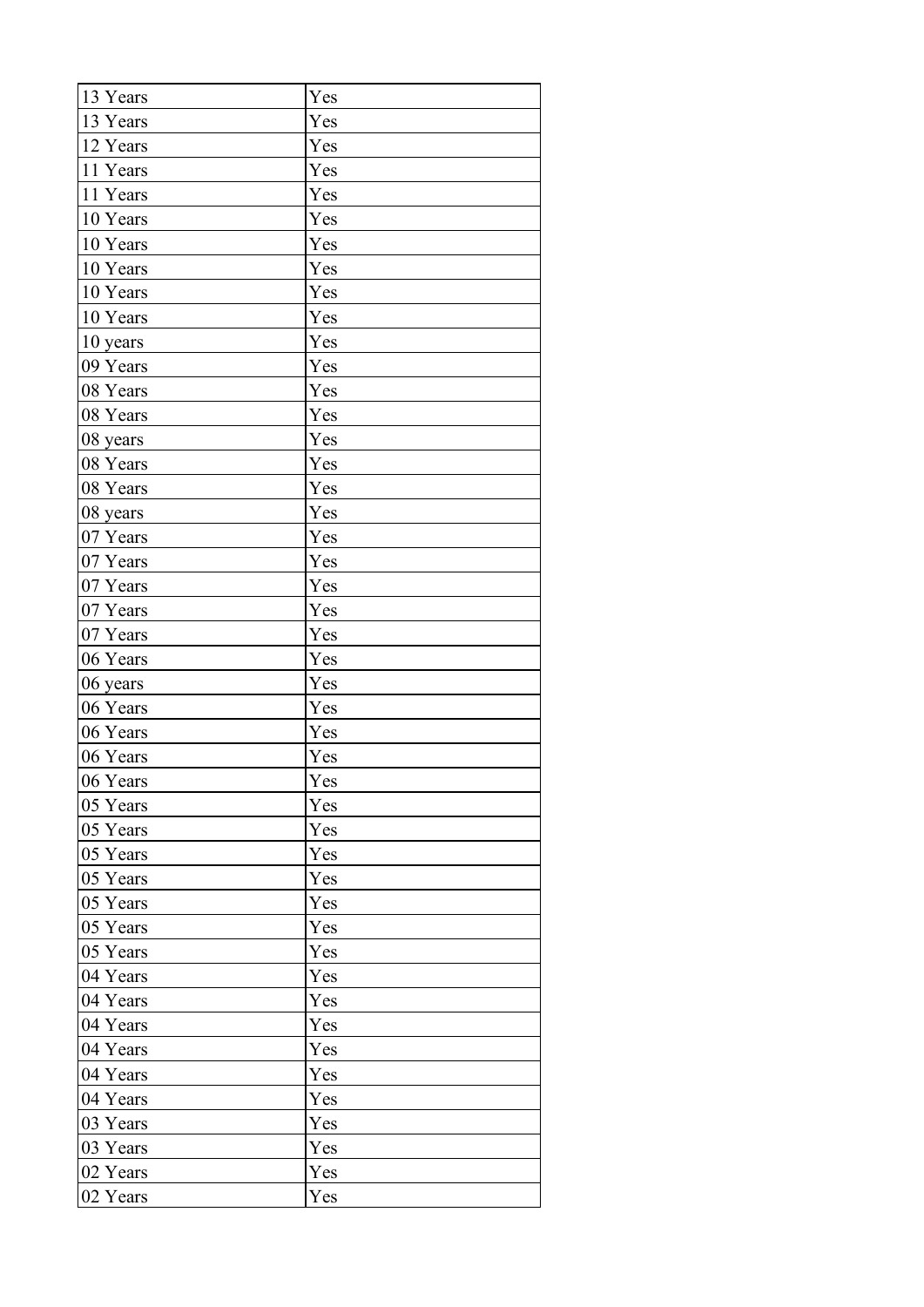| 02 Years   | 2016 |
|------------|------|
| 02 Years   | Yes  |
| 02 Years   | Yes  |
| 01 Year    | Yes  |
| 01 year    | 2016 |
| 01 Year    | 2016 |
| 01 Year    | Yes  |
| 01 Year    | Yes  |
| 01 Year    | 2016 |
| 01 Year    | Yes  |
| 01 Year    | Yes  |
| 01 year    | Yes  |
| 06 months  | Yes  |
| 05 months  | Yes  |
| 2.8Years   | Yes  |
| 3.6 Years  | Yes  |
| 09 Years   | Yes  |
| $1.5$ Year | 2015 |
| 13 Years   | Yes  |
|            |      |
| 13 Years   | Yes  |
| 09 Years   | Yes  |
| 13 Years   | Yes  |
| 13 Years   | Yes  |
| 13 Years   | Yes  |
| 12 Years   | Yes  |
| 12 Years   | Yes  |
| 12 Years   | Yes  |
| 11 Years   | Yes  |
| 11 Years   | Yes  |
| 11 Years   | 2015 |
| 10 Years   | Yes  |
| 10 Years   | Yes  |
| 09 Years   | Yes  |
| 09 Years   | Yes  |
| 09 Years   | Yes  |
| 09 Years   | Yes  |
| 09 Years   | Yes  |
| 09 Years   | Yes  |
| 08 Years   | Yes  |
| 08 Years   | Yes  |
| 08 Years   | 2015 |
| 08 Years   | Yes  |
| 07 Years   | Yes  |
| 07 Years   | Yes  |
| 07 Years   | Yes  |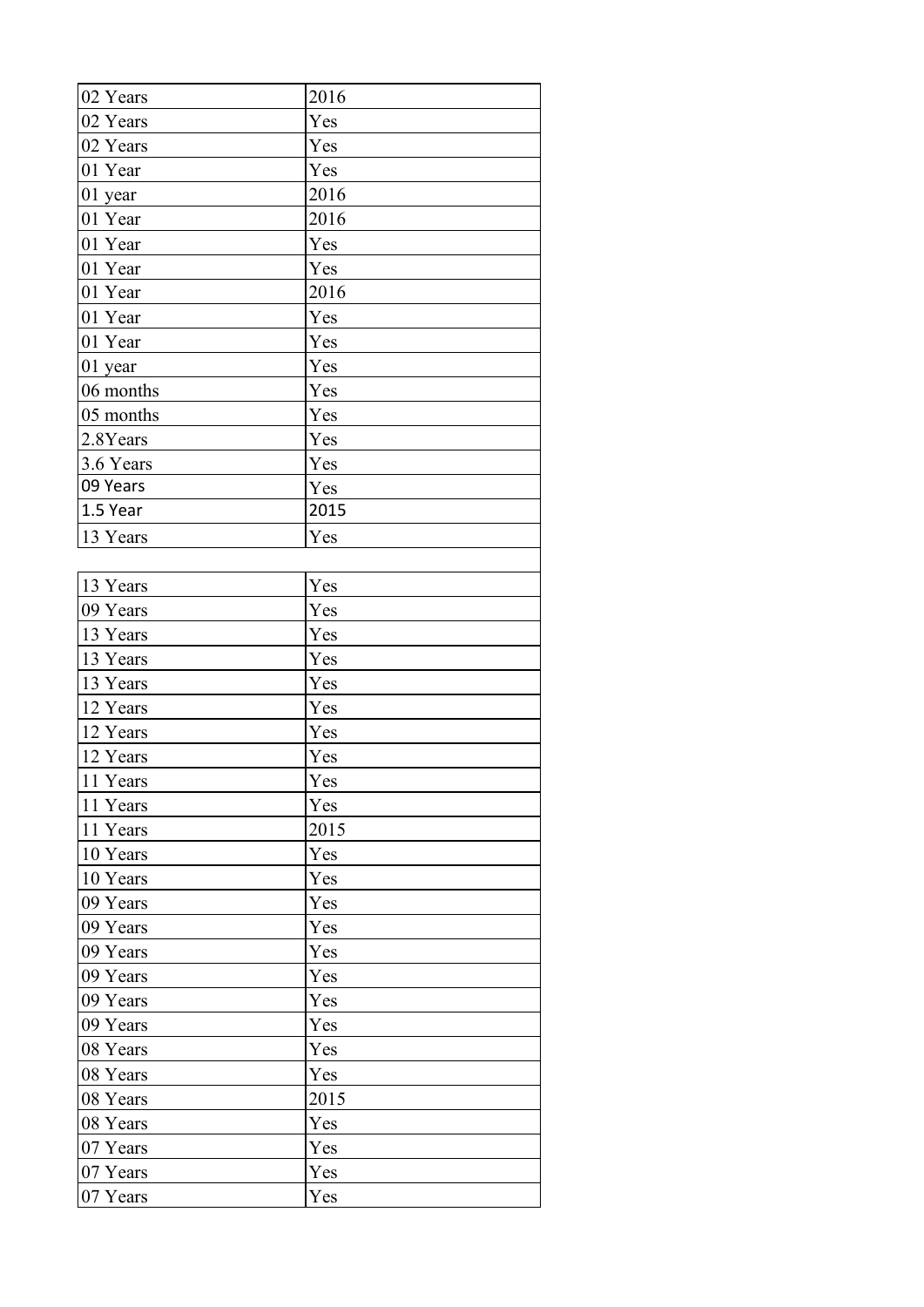| 07 Years  | Yes  |
|-----------|------|
| 06 Years  | Yes  |
| 06 Years  | Yes  |
| 06 Years  | Yes  |
| 06 Years  | Yes  |
| 06 Years  | Yes  |
| 06 Years  | 2014 |
| 06 Years  | 2015 |
| 05 Years  | Yes  |
| 05 Years  | Yes  |
| 05 Years  | Yes  |
| 05 Years  | Yes  |
| 05 Years  | Yes  |
| 05 Years  | Yes  |
| 04 Years  | Yes  |
| 04 Years  | Yes  |
| 04 Years  | Yes  |
| 04 Years  | Yes  |
| 04 Years  | Yes  |
| 04 Years  | Yes  |
| 04 Years  | Yes  |
| 04 Years  | Yes  |
| 03 Years  | Yes  |
| 03 Years  | Yes  |
| 03 Years  | Yes  |
| 03 Years  | Yes  |
| 03 Years  | Yes  |
| 03 Years  | Yes  |
| 03 Years  | Yes  |
| 03 Years  | Yes  |
| 02 Years  | Yes  |
| 02 Years  | Yes  |
| 02 Years  | Yes  |
| 02 Years  | 2014 |
| 02 Years  | Yes  |
| 01 Year   | Yes  |
| 01 Year   | Yes  |
| 01 Year   | Yes  |
| 01 Year   | Yes  |
| 01 Year   | Yes  |
| 01 Year   | Yes  |
| 01 Year   | Yes  |
| 01 Year   | Yes  |
| 06 months | Yes  |
| 06 months | Yes  |
| 06 months | Yes  |